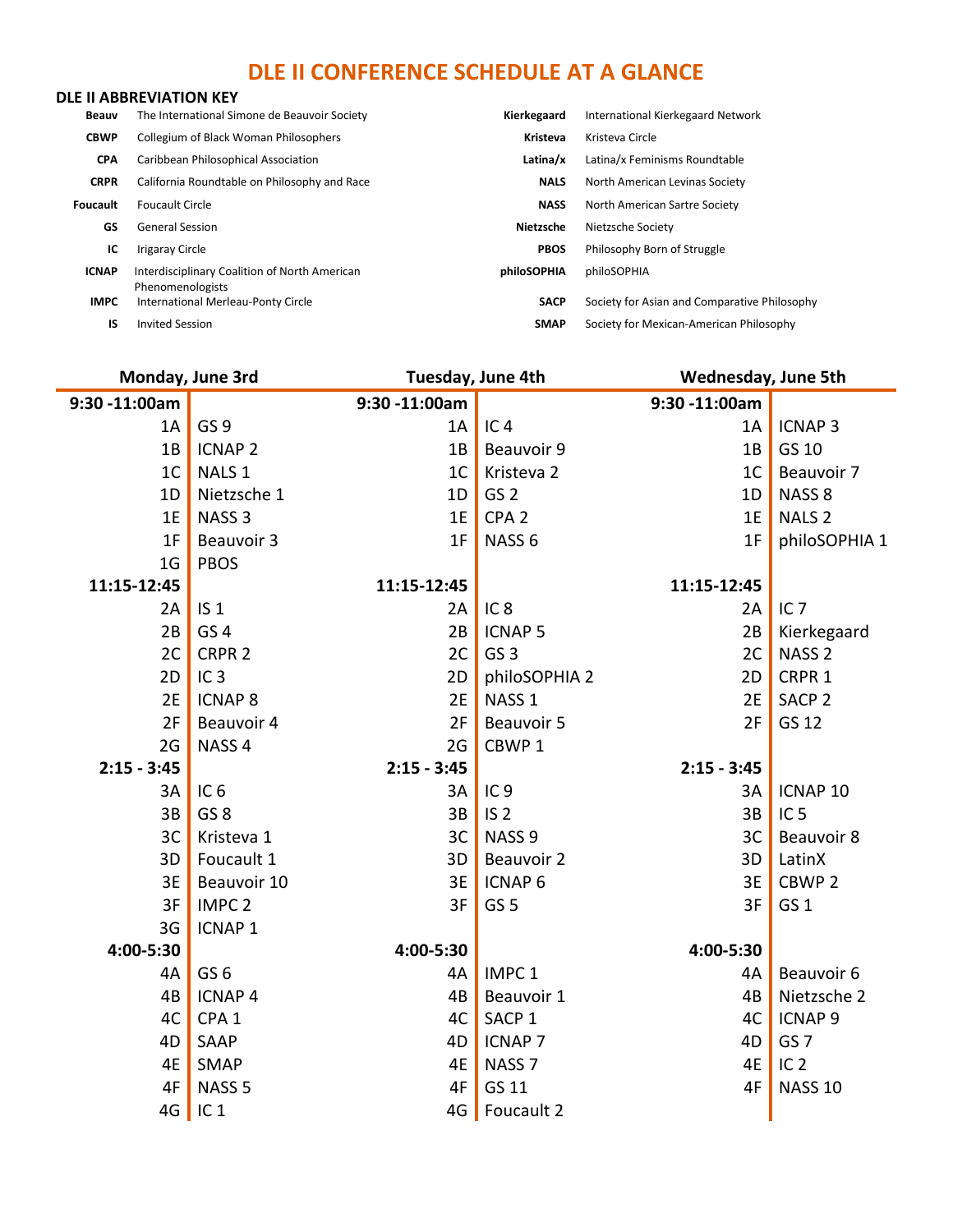#### **DLE II CONFERENCE PROGRAM**

| Monday, June 3 <sup>rd</sup>                  |                                                                                                                                                                                                                                                                                                                                                                                                                                                                                                                                                                                                                                                                  |
|-----------------------------------------------|------------------------------------------------------------------------------------------------------------------------------------------------------------------------------------------------------------------------------------------------------------------------------------------------------------------------------------------------------------------------------------------------------------------------------------------------------------------------------------------------------------------------------------------------------------------------------------------------------------------------------------------------------------------|
| Session 1A                                    |                                                                                                                                                                                                                                                                                                                                                                                                                                                                                                                                                                                                                                                                  |
| MARVIN 310<br>$9:30 - 11:00$ am               | <b>Racialization and Coloniality</b><br>Moderator: Ladelle McWhorter (University of Richmond)<br>Wayne Wapeemukwa Robinson (Pennsylvania State University)<br>"Neither White nor Ward: Métis Racialization and The Formation of<br>Whiteness in Treaty Era Canadian Prairies (1870-1920)"<br>Fanny Söderbäck (DePaul University)<br>"Proximity, Distance, and the Coloniality of Presence: A Response to Judith<br>Butler"<br>Jerome Clarke (Pennsylvania State University)<br>"Banking on Black Reason"                                                                                                                                                         |
| Session 1B<br>MARVIN 307<br>$9:30 - 11:00$ am | Interdisciplinary Coalition of North American Phenomenologists<br>Deploying Schutzian Provinces of Meaning Politically<br>Moderator: Siegfried Mathelet (Center of Expertise and Education On<br>Religious Fundamentalism, Political Ideologies, and Radicalisation (CEFIR))<br>Michael Barber (Saint Louis University)<br>"The Neutrality of the Comic Epoché"<br>Jerry Williams (Stephen F. Austin State University)<br>"Schutzian Provinces of Meaning: Understanding the Native American<br>Graves Protection and Repatriation Act"<br>Hong Wang (Shippensburg U. of Pennsylvania)<br>"Role in and role out: Multiple realities as captured in social roles" |
| Session 1C<br>MARVIN 308<br>$9:30 - 11:00$ am | North American Levinas Society<br>Anguish, Redemption and Identity in Levinas, Sartre, and Camus<br>Moderator: Randi Rashkover (George Mason University)<br><b>Claire Katz</b> (Texas A&M University)<br>"Can We Be Jewish without Sartre?"<br>Sarah Pessin (University of Denver)<br>"The Future and Past of Redemption and the Convergence of Sacred and<br>Racist Exclusions: From Sartre to Levinas on Being Jewish"<br><b>Oona Eisenstadt</b> (Pomona College)<br>"Risk and Anguish: Camus and Levinas"                                                                                                                                                     |
| Session 1D<br>MARVIN 311                      | Nietzsche Society<br>Nietzschean Perspectives on Accelerationism, Latina Feminism, and                                                                                                                                                                                                                                                                                                                                                                                                                                                                                                                                                                           |
| $9:30 - 11:00$ am                             | <b>Bataille/Beauvoir</b><br>Moderator: Debra Bergoffen (George Mason University/American<br>Universty)<br>Gary Shapiro (University of Richmond)<br>"Reading Dostoevsky in Turin: Nietzsche's Accelerationism"<br>Rebecca Longtin (SUNY New Paltz)<br>"Nietzsche's Perspectivism, Latina Feminism, and the Construction of the<br>Self in Multiple Worlds"<br>José A. Haro (Borough of Manhattan Community College)<br>"Colonialism and Ressentiment"                                                                                                                                                                                                             |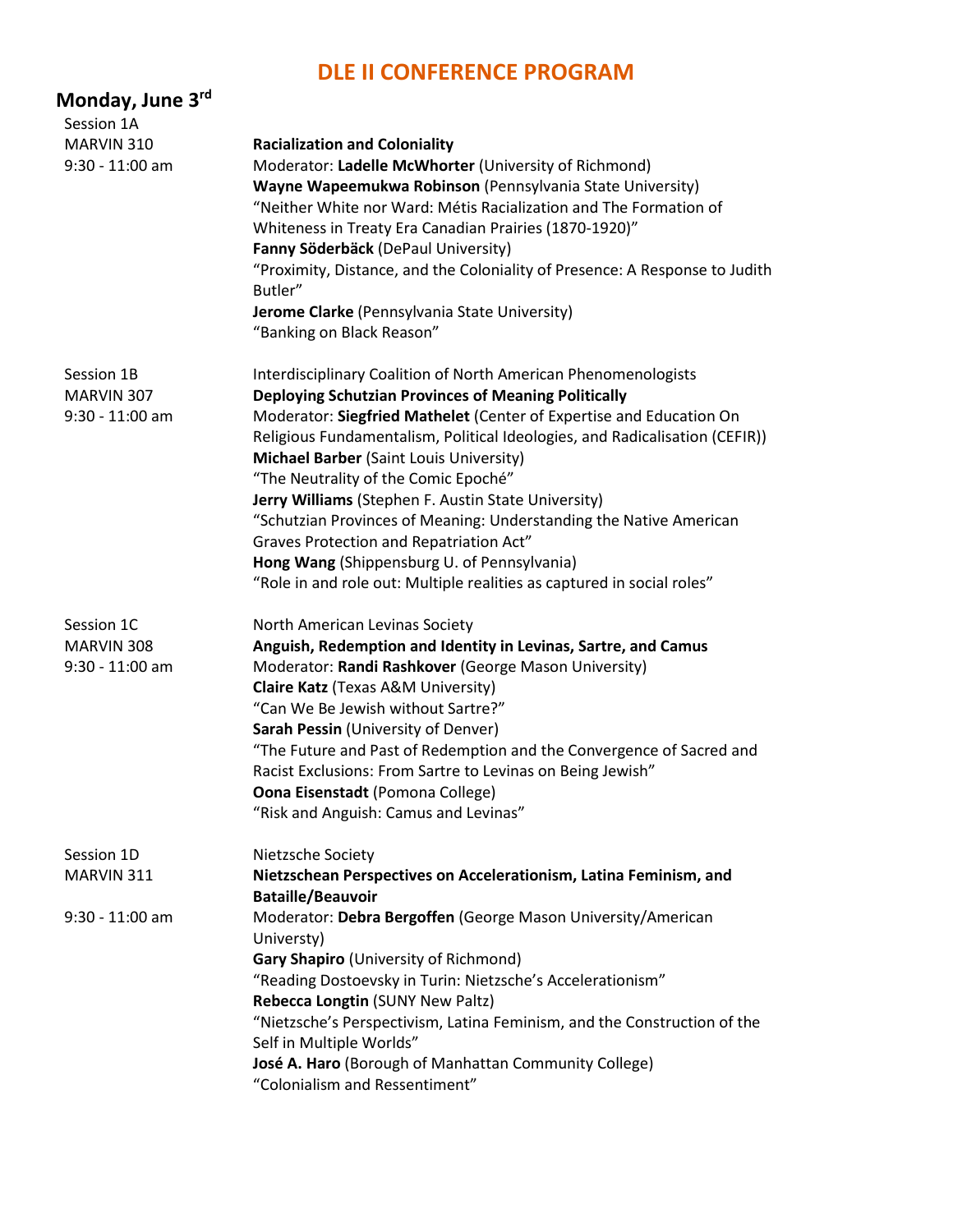| Session 1E        | North American Sartre Society                                          |
|-------------------|------------------------------------------------------------------------|
| MARVIN 302        | Ecology, Emptiness, and the Existential Imagination                    |
| $9:30 - 11:00$ am | Moderator: Matthew Eshleman (University of North Carolina--            |
|                   | Wilmington)                                                            |
|                   | Kimberly Engels (Molloy College)                                       |
|                   | "A Future Beyond the System: Sartre, Rome, and Native American         |
|                   | Thought"                                                               |
|                   | Damon Boria (Franciscan Missionaries of Our Lady University)           |
|                   | "Running Dead: Sartre, Literature, and Eco-Existentialist Imagination" |
|                   | Dane Sawyer (University of La Verne)                                   |
|                   | "Nothingness and Emptiness: Sartre's Western Ontology Meets Eastern    |
|                   | <b>Buddhist Metaphysics"</b>                                           |
| Session 1F        | The International Simone de Beauvoir Society                           |
| MARVIN 405        | Privilege, Pedagogy, and #MeToo                                        |
| $9:30 - 11:00$ am | Moderator: Jill Ehnenn (Appalachian State University)                  |
|                   | Alexander Antonopoulos (Concordia University, Canada)                  |
|                   | "Unsettling the Politics of Privilege: Beauvoir as Parrhesiast"        |
|                   | Rebecca C Conklin (Michigan State University)                          |
|                   | "Maxine and Simone: Ambiguity, Imagination, and the Pedagogy of        |
|                   | Existentialism"                                                        |
|                   | Mary Townsend (St. John's University, Queens, NY)                      |
|                   | "Beauvoir, Irigaray, and #Me Too"                                      |
| Session 1G        | Philosophy Born of Struggle                                            |
| MARVIN 301        | <b>Black Male Heroism and Anti-Heroism</b>                             |
| $9:30 - 11:00$ am | Moderator: Brandon Hogan (Howard University)                           |
|                   | James III Haile (University of Rhode Island)                           |
|                   | "Heroism and Theatrical Magic in Ralph Ellison's Invisible Man"        |
|                   | Amir Jaima (Texas A & M University)                                    |
|                   | "The Untold Story of MLK, the Cyborg: on the (post/super/in)human      |
|                   | conditions of Black (anti)heroism"                                     |
|                   | Joshua Bennett (Dartmouth College)                                     |
|                   | "Buck Theory"                                                          |
| Session 2A        |                                                                        |
| MARVIN 310        | Recognition, Social Sensitivity, and Habits of Perception              |
| 11:15-12:45       | Moderator: David Morris (Concordia University, Montreal)               |
|                   | Danielle Petherbridge (University College Dublin)                      |
|                   | "Habit, Attention, and Recognition"                                    |
|                   | Elisa Magri (University of Cologne)                                    |
|                   | "Habit and Social Sensitivity"                                         |
|                   | James Jardine (University of Jyväskylä, Finland)                       |
|                   | "Social (In) visibility and Affective Experience"                      |
|                   |                                                                        |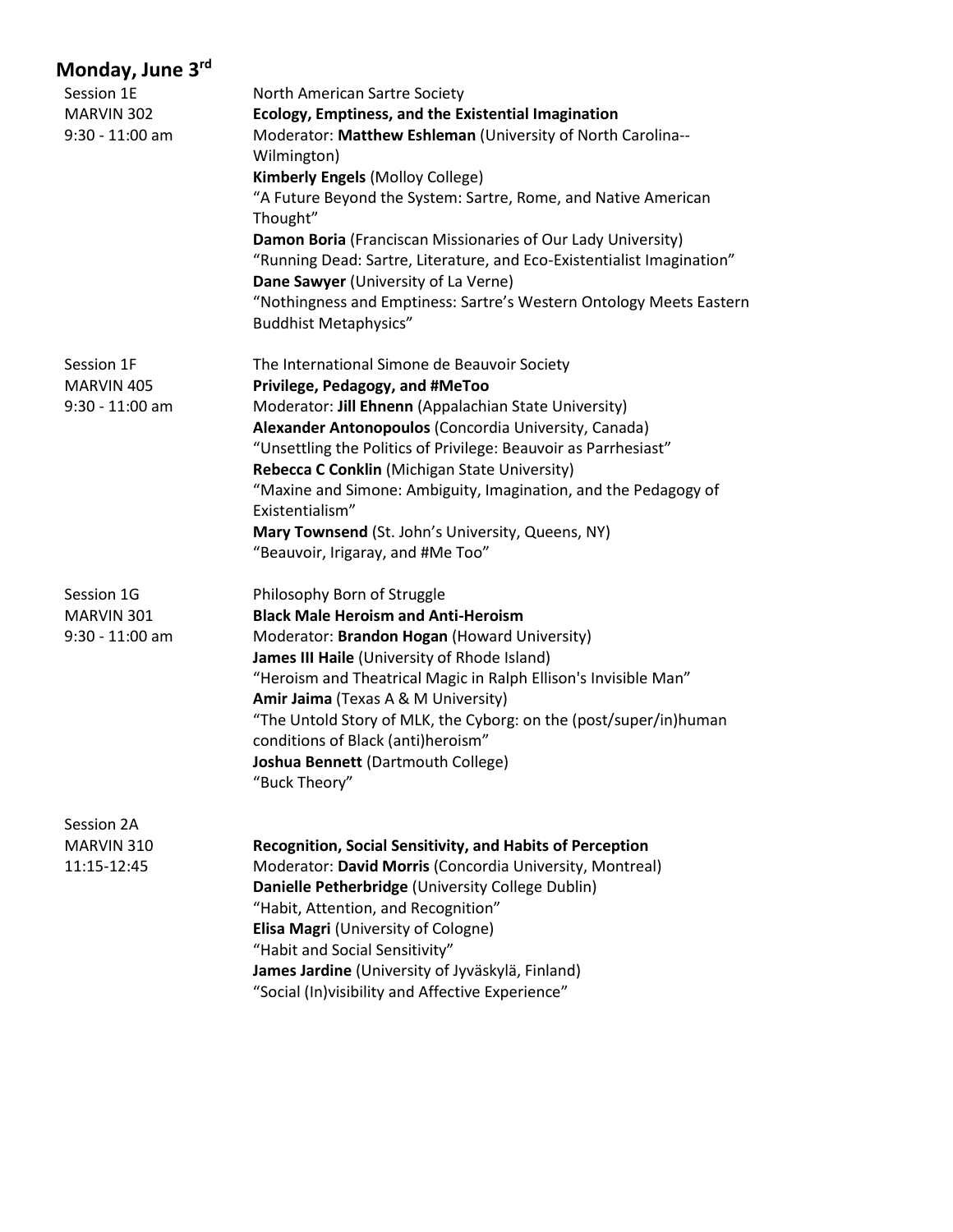| Session 2B  |                                                                                              |
|-------------|----------------------------------------------------------------------------------------------|
| MARVIN 307  | <b>Disability and Disorder</b>                                                               |
| 11:15-12:45 | Moderator: David Mitchell (George Washington University)                                     |
|             | Jake Jackson (Temple University)                                                             |
|             | "Existentialism, Mood Disorders, and Moody Responsibility"                                   |
|             | Kim Q. Hall (Appalachian State University)                                                   |
|             | "On Being Slow: Philosophy and Disability in the South"                                      |
|             | Joel Michael Reynolds (U. Mass Lowell)                                                       |
|             | "New Eugenics and Whiteness of Ability"                                                      |
| Session 2C  | California Roundtable on Philosophy and Race                                                 |
| MARVIN 308  | Racism, Whiteness, and Latino Identity in the US                                             |
| 11:15-12:45 | Moderator: Falguni A. Sheth (Emory University)                                               |
|             | <b>Grant Silva (Marquette University)</b>                                                    |
|             | "White Innocence and Ethical Responsibility for Racism"                                      |
|             | Thomas Hansberger (Marquette University)                                                     |
|             | "Between the Cracks of Race and Class: My White Hispanic Identity in the<br>United States"   |
| Session 2D  | <b>Irigaray Circle</b>                                                                       |
| MARVIN 311  | Thinking Otherwise: Queer, Trans- and Indigenous Approaches                                  |
| 11:15-12:45 | Moderator: Ruthanne Crapo Kim (Minneapolis Community and Technical<br>College)               |
|             | Rebecca Hill (RMIT University)                                                               |
|             | "The Queer Nature of Sexual Difference"                                                      |
|             | Elden Yungblut (University of Western Ontario)                                               |
|             | "A Transfeminist Mobilization of Luce Irigaray's Strategy of Mimesis"                        |
|             | <b>Gwen Benaway (University of Toronto)</b>                                                  |
|             | "Hereafter: On Trans Girls and Language"                                                     |
| Session 2E  | Interdisciplinary Coalition of North American Phenomenologists                               |
| MARVIN 301  | <b>Indirect Ontology and the Social World</b>                                                |
| 11:15-12:45 | Moderator: Hong Wang (Shippensburg U. of Pennsylvania)                                       |
|             | Athena V. Colman (Brock University)                                                          |
|             | "Merleau-Ponty's 'Institution': Impasses in Philosophy and Sociology: Part<br>ľ"             |
|             | Gökbörü Sarp Tanyildiz (York University)                                                     |
|             | "Merleau-Ponty's 'Institution': Impasses in Philosophy and Sociology: Part<br>$\mathbb{I}''$ |
|             | Glen A. Mazis (Penn State Harrisburg)                                                        |
|             | "The Emotional Imaginal Ground Zero of the Social"                                           |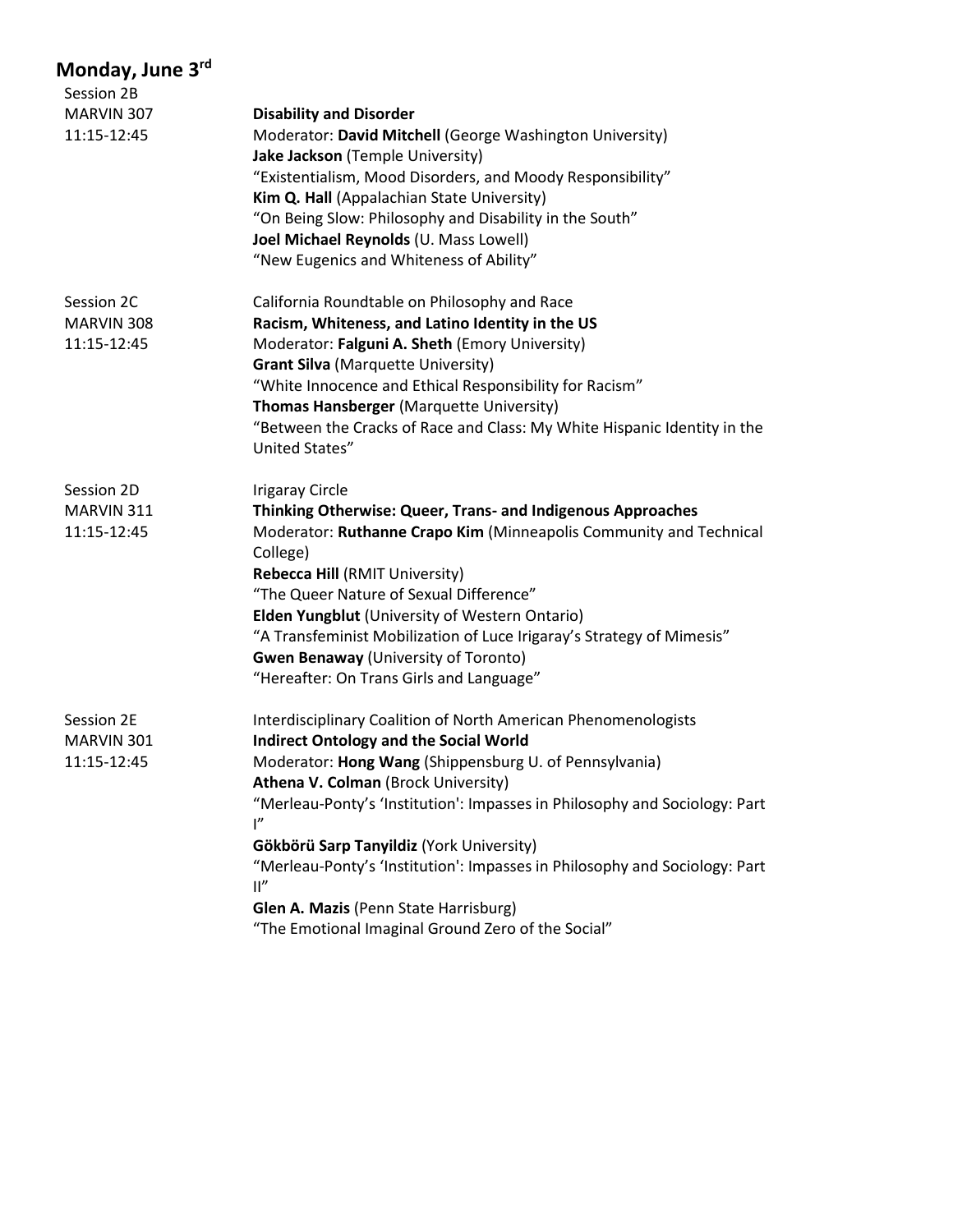| Session 2F<br>MARVIN 405<br>11:15-12:45   | The International Simone de Beauvoir Society<br>Poetry, Art, and Desire<br>Moderator: Dolsy Smith (George Washington University)<br>Mylène Angelina Charon (University Paris-Seine)<br>""Making Aborigines": The "Other" as I and her white feminist reader in<br>contemporary Australian indigenous poetry"<br>Jennifer McWeeny (Worcester Polytechnic Institute)<br>"The Psychology of Emancipatory Desire: Beauvoir on Sade, Fanon on<br>Interracial Desire, and Horkheimer and Adorno on Juliette"<br>Cassidy Petrazzi (Oklahoma State University)            |
|-------------------------------------------|-------------------------------------------------------------------------------------------------------------------------------------------------------------------------------------------------------------------------------------------------------------------------------------------------------------------------------------------------------------------------------------------------------------------------------------------------------------------------------------------------------------------------------------------------------------------|
| Session 2G<br>MARVIN 301<br>11:15-12:45   | "Alison Knowles and Simone de Beauvoir: Unmanning the Medium"<br>North American Sartre Society<br><b>Theorizing Freedom and Authenticity</b><br>Moderator: Edward O'Byrn (Pennsylvania State University)<br>Peter Lloyd Jones (Independent Scholar)<br>"Metaphysics Vs. Physics: Sartre's Freedom Versus Science-Based<br>Determinism"<br>Pujarini Das (Indian Institute of Technology, Kanpur, India)<br>"A Sartrean Approach to Free Will"<br>Sarah Horton (Boston College)<br>""Unsalvageable": Irony and the Impossibility of Authenticity in Dirty<br>Hands" |
| Session 3A<br>MARVIN 310<br>$2:15 - 3:45$ | <b>Irigaray Circle</b><br><b>Irigaray Circle Plenary 1</b><br>Moderator: Athena V. Colman (Brock University)<br>Shaireen Rasheed (Long Island University)<br>"Pluralism, Difference and Irigaray's Ethics of Hospitality: Reclaiming the<br>Muslim Woman's Narrative in the War on Terror"                                                                                                                                                                                                                                                                        |
| Session 3B<br>MARVIN 307<br>$2:15 - 3:45$ | Life, Death and Existential Homelessness<br>Moderator: Nathifa Greene (Gettysburg College)<br>Wenjin Cui (University of New Hampshire)<br>"Nothingness and the Force of the Body: Lu Xun's Affirmative Biopolitics"<br>Joseph Trullinger (George Washington University)<br>"Marcuse, Freire, and the End of the Ideology of Death"<br>Katherine Davies (University of Texas, Dallas)<br>"Thinking Double Existential Homelessness: Brison, Ortega, and Foster<br>Care"                                                                                            |
| Session 3C<br>MARVIN 308<br>$2:15 - 3:45$ | Kristeva Circle<br><b>Kristeva and Existential Lineages</b><br>Moderator: Fanny Söderbäck (DePaul University)<br>Emilia Angelova (Confordia University, Canada)<br>"Reading Kristeva with Levinas on Time and Ethics"<br>William Parkhurst (University of South Florida)<br>"Philosophy of Language and the Subversion of Linguistic Idealism"<br>Sarah Hansen (Cal State Northridge)<br>"Intimate Revolt at the Margins"                                                                                                                                         |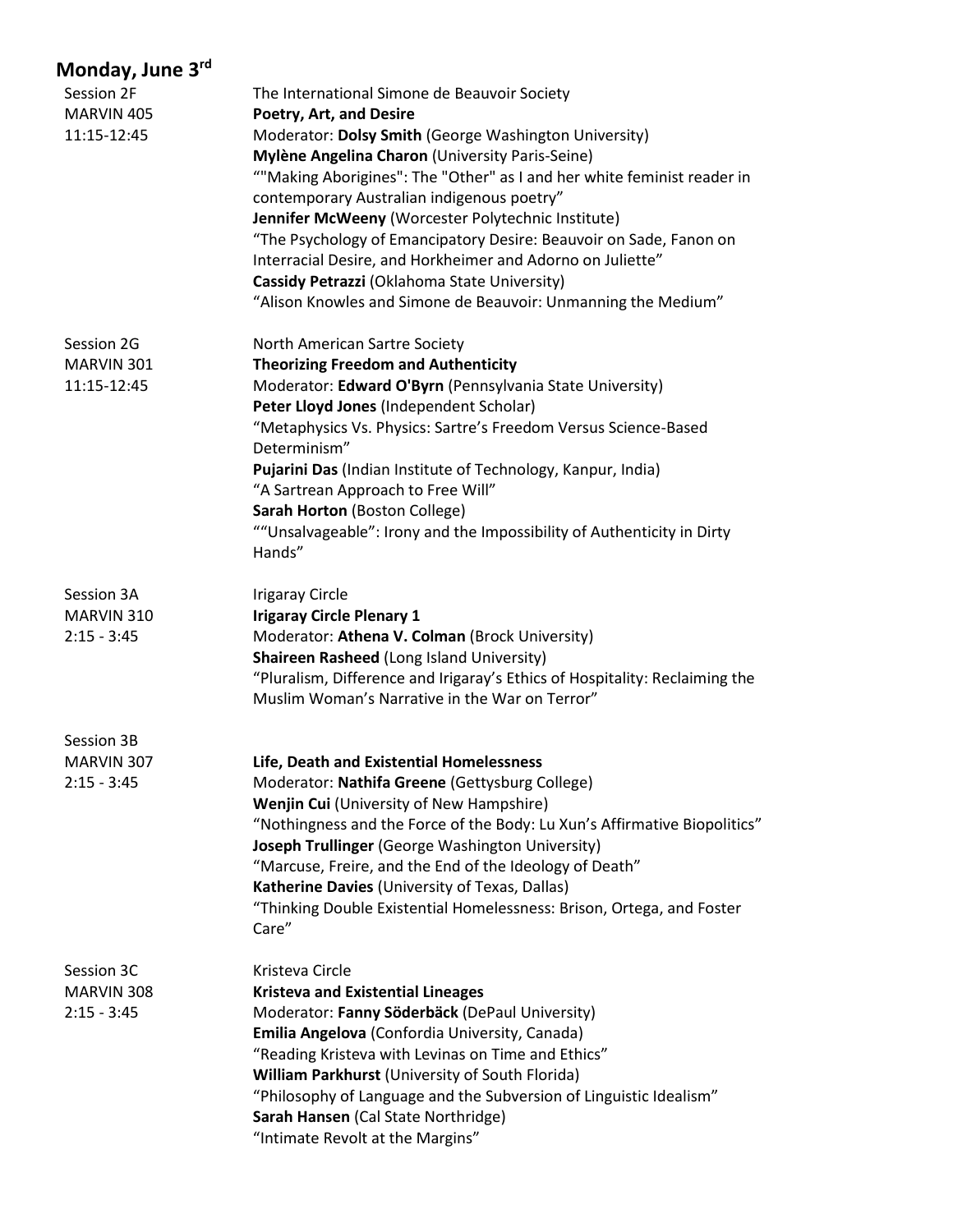| Session 3D<br>MARVIN 311<br>$2:15 - 3:45$ | <b>Foucault Circle</b><br><b>Foucauldian-Feminist Perspectives on Gendered and Sexual Violence</b><br>Moderator: Ellen Feder (American University)<br>Merritt Rehn-DeBraal (Texas A&M U., San Antonio)<br>"Desire and the Temporality of Consent"<br>Dianna Taylor (John Carroll University)<br>"Victim/Survivor Testimony and the Politics of Silence"<br>Erinn Cunniff Gilson (Skidmore College)<br>"Narratives of Responsibility for Sexual Injustices" |
|-------------------------------------------|------------------------------------------------------------------------------------------------------------------------------------------------------------------------------------------------------------------------------------------------------------------------------------------------------------------------------------------------------------------------------------------------------------------------------------------------------------|
| Session 3E<br>MARVIN 302                  | The International Simone de Beauvoir Society<br><b>Beauvoir in Brazil, Mexico, and Austria</b>                                                                                                                                                                                                                                                                                                                                                             |
| $2:15 - 3:45$                             | Moderator: Emily Parker (Towson University)                                                                                                                                                                                                                                                                                                                                                                                                                |
|                                           | Beatriz Dias Chaves (FFLCH - U. of São Paulo, Brazil)                                                                                                                                                                                                                                                                                                                                                                                                      |
|                                           | "The passage of Simone de Beauvoir in Brazil"                                                                                                                                                                                                                                                                                                                                                                                                              |
|                                           | Karine Tinat (El Colegio de México)                                                                                                                                                                                                                                                                                                                                                                                                                        |
|                                           | "Simone de Beauvoir and Feminisms in Mexico"                                                                                                                                                                                                                                                                                                                                                                                                               |
|                                           | Juliane Werner (University of Vienna, Austria)                                                                                                                                                                                                                                                                                                                                                                                                             |
|                                           | "Picturing Simone de Beauvoir in the Austrian Press, 1946-1986"                                                                                                                                                                                                                                                                                                                                                                                            |
| Session 3F                                | <b>International Merleau-Ponty Circle</b>                                                                                                                                                                                                                                                                                                                                                                                                                  |
| MARVIN 405                                | Distortions of Race, Ontology, and History                                                                                                                                                                                                                                                                                                                                                                                                                 |
| $2:15 - 3:45$                             | Moderator: Rachel McCann (Mississippi State University)                                                                                                                                                                                                                                                                                                                                                                                                    |
|                                           | Patricia Locke (St. John's College)                                                                                                                                                                                                                                                                                                                                                                                                                        |
|                                           | "Hallucinatory Racism: Merleau-Ponty on Distortions of Perception"                                                                                                                                                                                                                                                                                                                                                                                         |
|                                           | Brendan Rome (University of New Mexico)                                                                                                                                                                                                                                                                                                                                                                                                                    |
|                                           | "Merleau-Ponty's Ontology of 'Flesh' and Meillassoux: A Self-Subsisting<br>World"                                                                                                                                                                                                                                                                                                                                                                          |
|                                           | <b>Conall Cash (Cornell University)</b>                                                                                                                                                                                                                                                                                                                                                                                                                    |
|                                           | "Is History Structured Like a Body? Merleau-Ponty, Althusser, and the Idea                                                                                                                                                                                                                                                                                                                                                                                 |
|                                           | of Structure-in-Dominance as a Model of Causality"                                                                                                                                                                                                                                                                                                                                                                                                         |
| Session 3G                                | Interdisciplinary Coalition of North American Phenomenologists                                                                                                                                                                                                                                                                                                                                                                                             |
| MARVIN 302                                | <b>Political Critique and Phenomenology</b>                                                                                                                                                                                                                                                                                                                                                                                                                |
| $2:15-3:45$                               | Moderator: Lucian Delescu (St. Francis College)                                                                                                                                                                                                                                                                                                                                                                                                            |
|                                           | Andrew Van't Land (University of Kentucky)                                                                                                                                                                                                                                                                                                                                                                                                                 |
|                                           | "Revealing the Pseudo-Revolution: Heideggerian Openness to/in Fascism"<br>Jeffrey McCurry (Duquesne University)                                                                                                                                                                                                                                                                                                                                            |
|                                           | "Experience as Social Revolution: Virginia Woolf in the Horizon of                                                                                                                                                                                                                                                                                                                                                                                         |
|                                           | Phenomenology"                                                                                                                                                                                                                                                                                                                                                                                                                                             |
|                                           | Siegfried Mathelet (Center of Expertise and Education On Religious                                                                                                                                                                                                                                                                                                                                                                                         |
|                                           | Fundamentalism, Political Ideologies, and Radicalisation (CEFIR))                                                                                                                                                                                                                                                                                                                                                                                          |
|                                           | "A discussion on Staudigl's Proposals for a Phenomenology of Violence"                                                                                                                                                                                                                                                                                                                                                                                     |
|                                           |                                                                                                                                                                                                                                                                                                                                                                                                                                                            |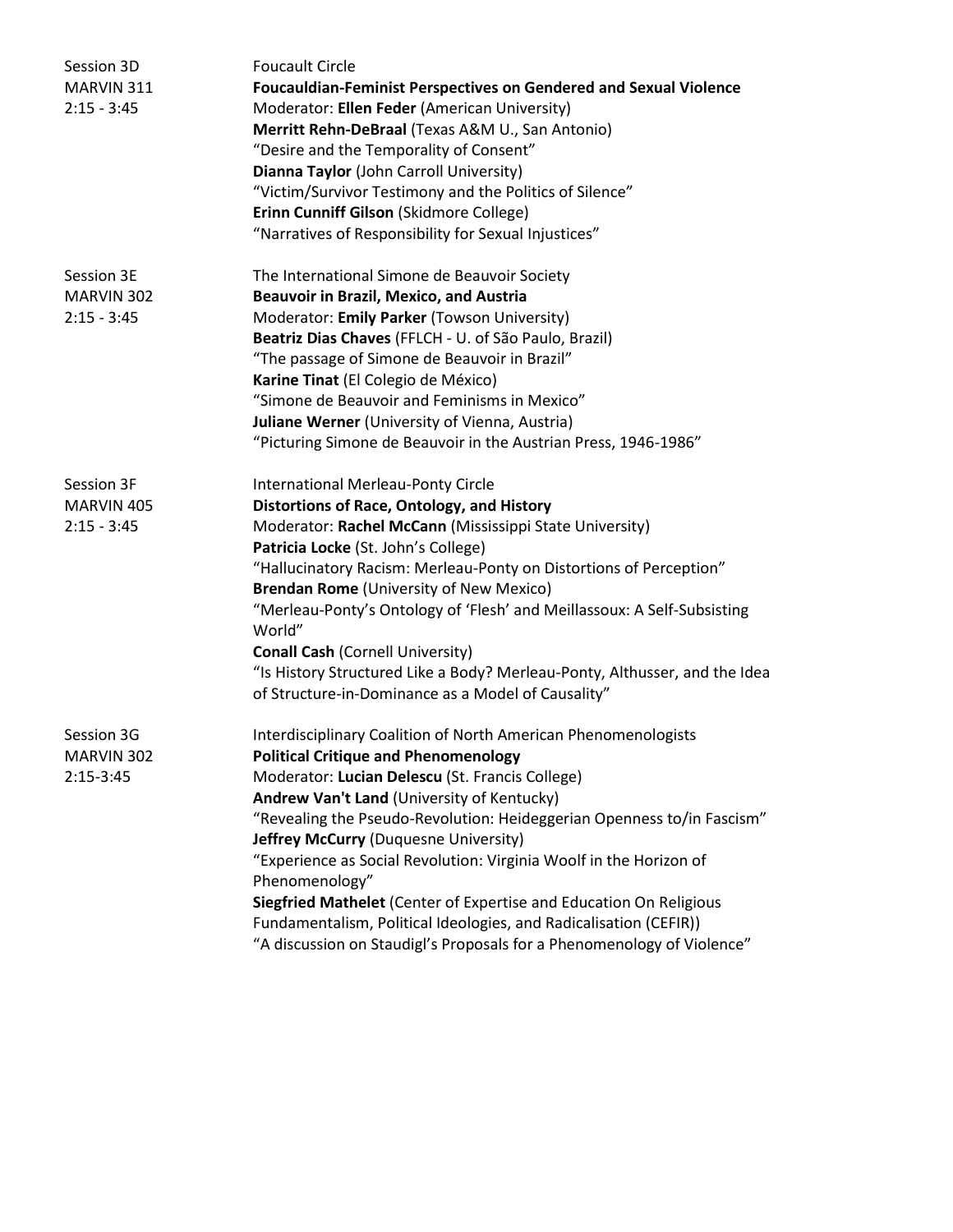| Session 4A              |                                                                                                                                                                                            |
|-------------------------|--------------------------------------------------------------------------------------------------------------------------------------------------------------------------------------------|
| MARVIN 310<br>4:00-5:30 | Self-Recovery, Sexual Intersubjectivity, and Trans Relationality<br>Moderator: Linda Martín Alcoff (Hunter College and CUNY Graduate<br>Center)<br><b>Susan Bredlau (Emory University)</b> |
|                         |                                                                                                                                                                                            |
|                         | "Speaking Up: Merleau-Ponty and the 'I can' of the Voice"<br>Ellie Anderson (Pitzer College)                                                                                               |
|                         | "The Phenomenology of Sexual Subjectivity"                                                                                                                                                 |
|                         | James Zubko Jr. (University of Memphis)                                                                                                                                                    |
|                         | "Trans Relationality: Gender, Existence and Intersubjectivity"                                                                                                                             |
| Session 4B              | Interdisciplinary Coalition of North American Phenomenologists                                                                                                                             |
| MARVIN 307              | <b>Qualitative Methodologies and Phenomenology</b>                                                                                                                                         |
| 4:00-5:30               | Moderator: Tone Roald (University of Copenhagen)<br>James Morley (Ramapo College)                                                                                                          |
|                         | "Phenomenological philosophy and qualitative methodology: Getting the<br>Interdisciplinary relationship right"                                                                             |
|                         | Sofie Boldsen (Roskilde University)                                                                                                                                                        |
|                         | "Exploring the social worlds of autism: A phenomenological approach to<br>qualitative data collection"                                                                                     |
| Session 4C              | Caribbean Philosophical Association                                                                                                                                                        |
| MARVIN 308              | <b>Existentialism and the Vicissitudes of Interpretation</b>                                                                                                                               |
| 4:00-5:30               | Moderator: LaRose T. Parris (LaGuardia Community College)                                                                                                                                  |
|                         | Eleanor Godway (Central Connecticut State University)                                                                                                                                      |
|                         | "At Home with Nothingness: Existentialism without the angst--Sartre,                                                                                                                       |
|                         | McMurray, and the Sensible"                                                                                                                                                                |
|                         | Shahid Stover (Independent Scholar and The Brotherwise Dispatch)                                                                                                                           |
|                         | "Black Subjectivity as Exceptional Antagonism"                                                                                                                                             |
|                         | Marilyn Nissim-Sabat (Lewis University)<br>"Arendt's Existential Phenomenological Concept of Factuality"                                                                                   |
| Session 4D              |                                                                                                                                                                                            |
| MARVIN 311              | <b>Varieties of American Existentialism</b>                                                                                                                                                |
| 4:00-5:30               | Moderator: Mariana Alessandri (University of Texas Rio Grande Valley)<br>John Kaag (U. of Massachusetts, Lowell)                                                                           |
|                         | "Curing the Demoniac--The Case of Addiction"                                                                                                                                               |
|                         | David Sprintzen (Long Island University)                                                                                                                                                   |
|                         | "Dialogue, Community, and Democracy: Reflections on Camus and Dewey"                                                                                                                       |
|                         | Mariana Alessandri (University of Texas Rio Grande Valley)<br>"Gloria Anzaldúa, Chicana Existentialist"                                                                                    |
| Session 4E              | Society for Mexican-American Philosophy                                                                                                                                                    |
| MARVIN 302              | <b>Three Perspectives on Mexican Existentialism</b>                                                                                                                                        |
| 4:00-5:30               | Moderator: Antonio Lopez (George Washington University)                                                                                                                                    |
|                         | Sergio A. Gallegos Ordorica (John Jay College of Criminal Justice-CUNY)                                                                                                                    |
|                         | "Emilio Uranga and the basis of a Mexican Humanism"                                                                                                                                        |
|                         | Francisco Gallegos (Wake Forest University)                                                                                                                                                |
|                         | "Jorge Portilla on moods, freedom, and phenomenological flourishing"                                                                                                                       |
|                         | Robert Sanchez (Mount Saint Mary's University)<br>"Mexican Philosophy as a Spiritual Project"                                                                                              |
|                         |                                                                                                                                                                                            |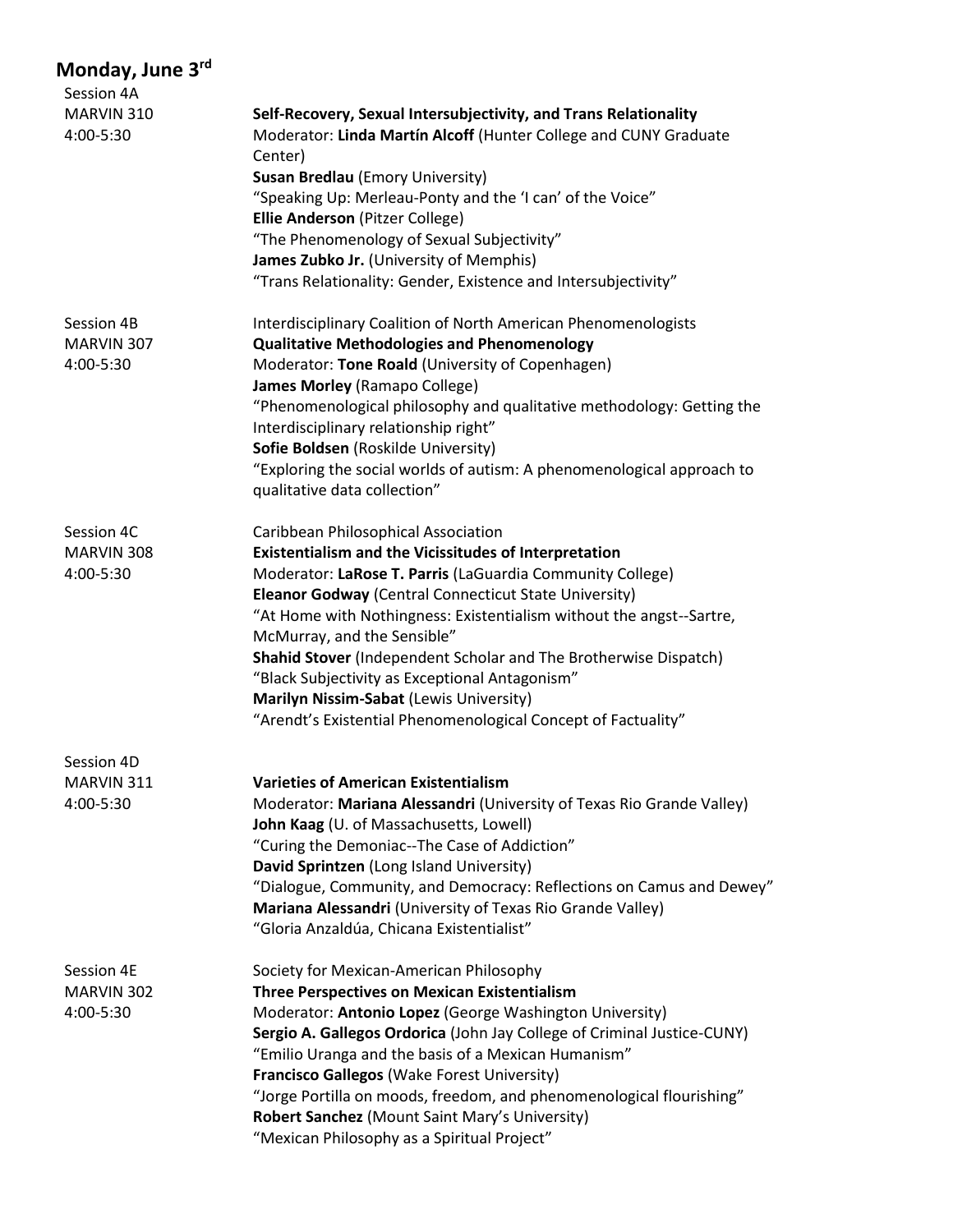| Session 4F | North American Sartre Society                                                                |
|------------|----------------------------------------------------------------------------------------------|
| MARVIN 405 | <b>Manichaeism and Sartrean Marxism</b>                                                      |
| 4:00-5:30  | Moderator: Yasemin Akis (Villanova University)                                               |
|            | Haozhan Sun (University of Sussex)                                                           |
|            | "Trump and his Manichaean Myth"                                                              |
|            | <b>Ronald Aronson (Wayne State University)</b>                                               |
|            | "Was Sartre a Marxist?"                                                                      |
|            | <b>Alfred Betschart (Sartre Gesellschaft-Germany)</b>                                        |
|            | "Was Sartre a Marxist?"                                                                      |
| Session 4G | <b>Irigaray Circle</b>                                                                       |
| MARVIN 301 | <b>Irigaray and the Question of Race</b>                                                     |
| 4:00-5:30  | Moderator: Sabrina Hom (Georgia College)                                                     |
|            | <b>James Sares (SUNY Stony Brook)</b>                                                        |
|            | "Irigaray and the 'Priority' of Sexual Difference: A (Qualified) Defense"                    |
|            | <b>Wesley N. Barker (Mercer University)</b>                                                  |
|            | "Thinking Beyond Hope: Afro-pessimism, Black Nihilism, and the Eros of<br>Sexual Difference" |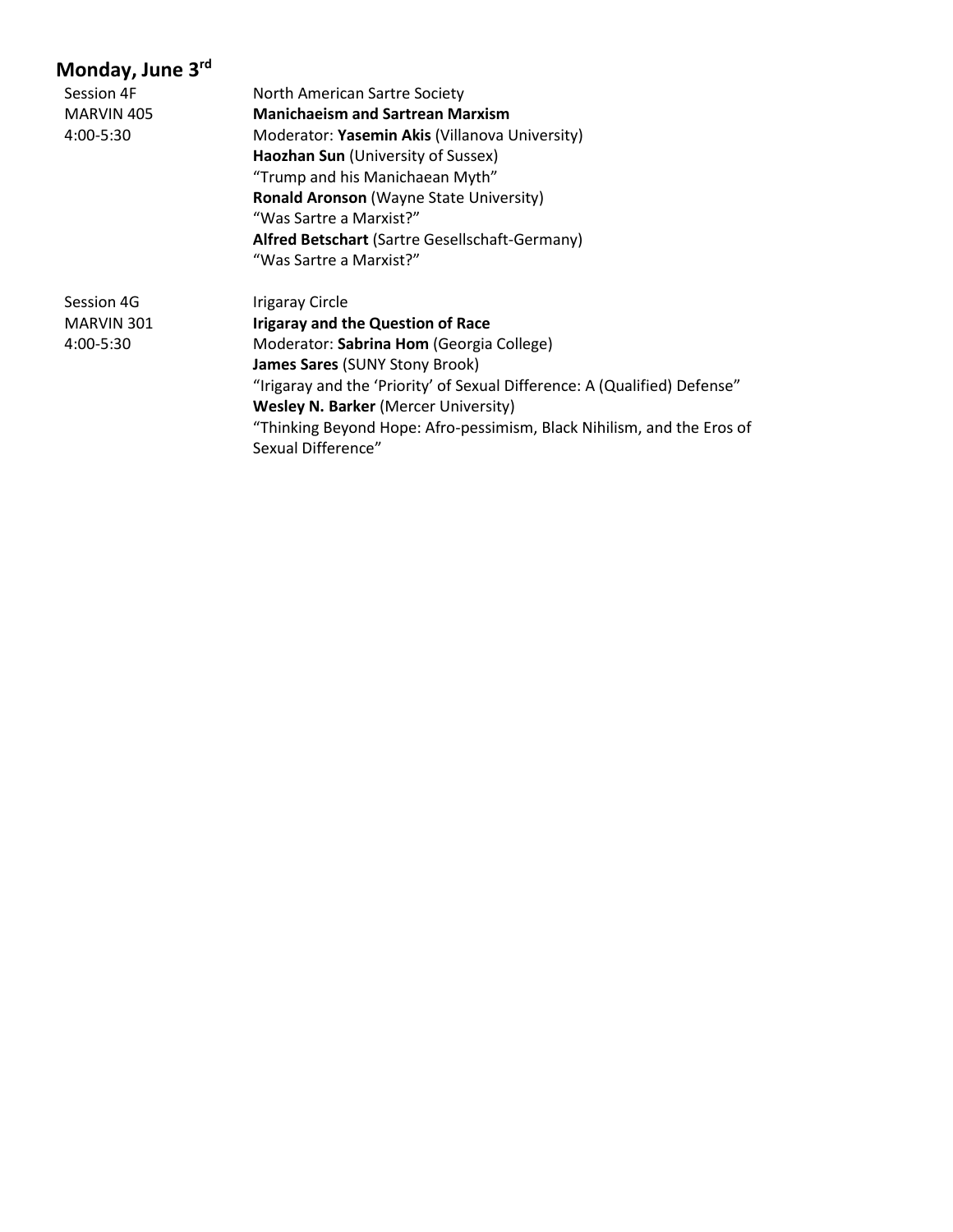| Session 1A        | <b>Irigaray Circle</b>                                                       |
|-------------------|------------------------------------------------------------------------------|
| MARVIN 310        | Sexual Difference, Justice and the Political                                 |
| $9:30 - 11:00$ am | Moderator: Phyllis Kaminski (Saint Mary's College, Notre Dame)               |
|                   | Sasha L. Biro (Marist College)                                               |
|                   | "Irigaray on an Ethics of Hospitality: Recasting Standardized Accounts of    |
|                   | Forced Migration"                                                            |
|                   | Jena Jolissaint (South University)                                           |
|                   | "Bioethics Behind Bars: Existential Ethics, Criminal Justice Reform, and     |
|                   | Sexual Difference"                                                           |
|                   | Maria Svanström (University of Helsinki)                                     |
|                   | "Developing a Phenomenological-Morphological Subject through                 |
|                   | Rethinking Binary Oppositions"                                               |
| Session 1B        | The International Simone de Beauvoir Society                                 |
| MARVIN 307        | <b>Violence, Resistance and Justice</b>                                      |
| 9:30 - 11:00 am   | Moderator: Kathryn Kleppinger (George Washington University)                 |
|                   | Beata Stawarska (University of Oregon)                                       |
|                   | "Teaching Fanon about Violence"                                              |
|                   | Verónica Zebadúa Yáňez (Mount Holyoke College and The New School for         |
|                   | Social Research)                                                             |
|                   | "On Feminist Neo-Sovereignty"                                                |
|                   | Ann Murphy (University of New Mexico)                                        |
|                   | "Hunger and Dignity: Violence and Scarcity in Beauvoir's Political Writings" |
| Session 1C        | Kristeva Circle                                                              |
| MARVIN 308        | Kristeva, Art, Motherhood                                                    |
| $9:30 - 11:00$ am | Moderator: Sarah Hansen (Cal State Northridge)                               |
|                   | Robert R. Shane (College of Saint Rose)                                      |
|                   | "'Milk and Tears': Abjection, Reliance, and Shame in Susana Guerero's        |
|                   | Sculptures of Breastfeeding"                                                 |
|                   | Megan McCullough (Middlebury Institute of International Studies)             |
|                   | "The Absence of the Mother: Maternal Abandonment, Abjection, and the         |
|                   | Search for Identity in Kira Muratova's Ofelia"                               |
| Session 1D        |                                                                              |
| MARVIN 311        | <b>Solidarities &amp; Ruptures in Colonial Legacies</b>                      |
| $9:30 - 11:00$ am | Moderator: Andrea Pitts (UNC Charlotte)                                      |
|                   | Namrata Mitra (Iona College)                                                 |
|                   | "Race-Caste Entanglements"                                                   |
|                   | Elisabeth Paquette (UNC Charlotte)                                           |

"On Indigeneity and Sylvia Wynter"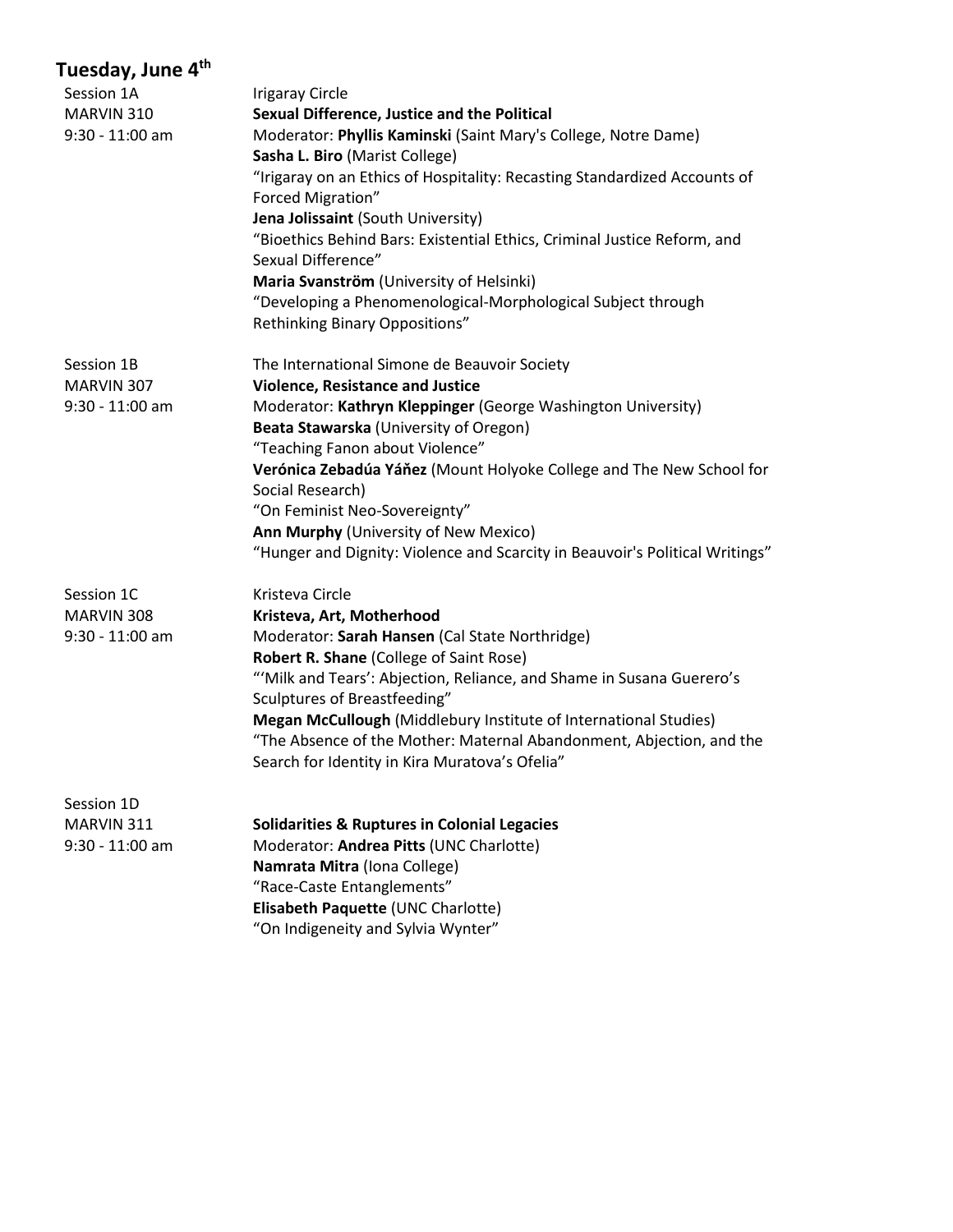| Tuesday, June 4 <sup>th</sup> |                                                                         |
|-------------------------------|-------------------------------------------------------------------------|
| Session 1E                    | Caribbean Philosophical Association                                     |
| MARVIN 302                    | <b>Herman Melville and Questions of Race</b>                            |
| $9:30 - 11:00$ am             | Moderator: Merritt Rehn-DeBraal (Texas A&M U., San Antonio)             |
|                               | James Noel (Los Medanos College)                                        |
|                               | "Astonished and Pained': Melville and the Shadow of Metaphysical        |
|                               | Freedom"                                                                |
|                               | <b>Corey McCall (Elmira College)</b>                                    |
|                               | "Melville's Melancholy Blackness"                                       |
|                               | Michael Sawyer (Colorado College)                                       |
|                               | "Melville, The Middle Passage and Black Subjectivity"                   |
| Session 1F                    | North American Sartre Society                                           |
| MARVIN 405                    | <b>Body, Consciousness, and Listening</b>                               |
| $9:30 - 11:00$ am             | Moderator: Justin Remhof (Old Dominion University)                      |
|                               | <b>Stanley Konecky (Hartwick College)</b>                               |
|                               | "Sartre and Merleau-Ponty on The Body"                                  |
|                               | <b>Gregory A. Trotter (Marquette University)</b>                        |
|                               | "Unconscious Structure in Sartre and Lacan"                             |
|                               | Craig Matarrese (Minnesota State University--Mankato)                   |
|                               | "Phenomenology and Ear Training"                                        |
|                               | Dennis Skocz (Independent Scholar)                                      |
|                               | "Sartre's Hamlet: A Sketch for a Phenomenology of in extremis Ethical   |
|                               | Decision Making"                                                        |
| Session 2A                    | <b>Irigaray Circle</b>                                                  |
| MARVIN 310                    | IC Book Panel, Laura Roberts' Irigaray and Politics (EUP/OUP, 2019)     |
| $11:15 - 12:45$               | Moderator: Anne van Leeuwen (James Madison University)                  |
|                               | Gail Schwab (Hofstra University)                                        |
|                               | "Commentary on Laura Roberts' Irigaray and Politics"                    |
|                               | Rachel Jones (George Mason University)                                  |
|                               | "Commentary on Laura Roberts' Irigaray and Politics"                    |
|                               | Laura Roberts (University of Queensland)                                |
|                               | "Response to Commentators"                                              |
| Session 2B                    | Interdisciplinary Coalition of North American Phenomenologists          |
| MARVIN 307                    | <b>Culture, Cognition and Phenomenology</b>                             |
| $11:15 - 12:45$               | Moderator: Tadeusz Zawidzki (George Washington University)              |
|                               | Sofie Pedersen (Roskilde University)                                    |
|                               | "Socializing affordances: A dialogue between ecological psychology,     |
|                               | cultural-historical activity theory, and phenomenology"                 |
|                               | Elizabeth Pienkos (Clarkson University)                                 |
|                               | "Existential orientations and schizophrenia: Personhood, pathology, and |
|                               | culture"                                                                |
|                               | Lucian Delescu (St. Francis College)                                    |
|                               | "Toward a Phenomenology of Cognition"                                   |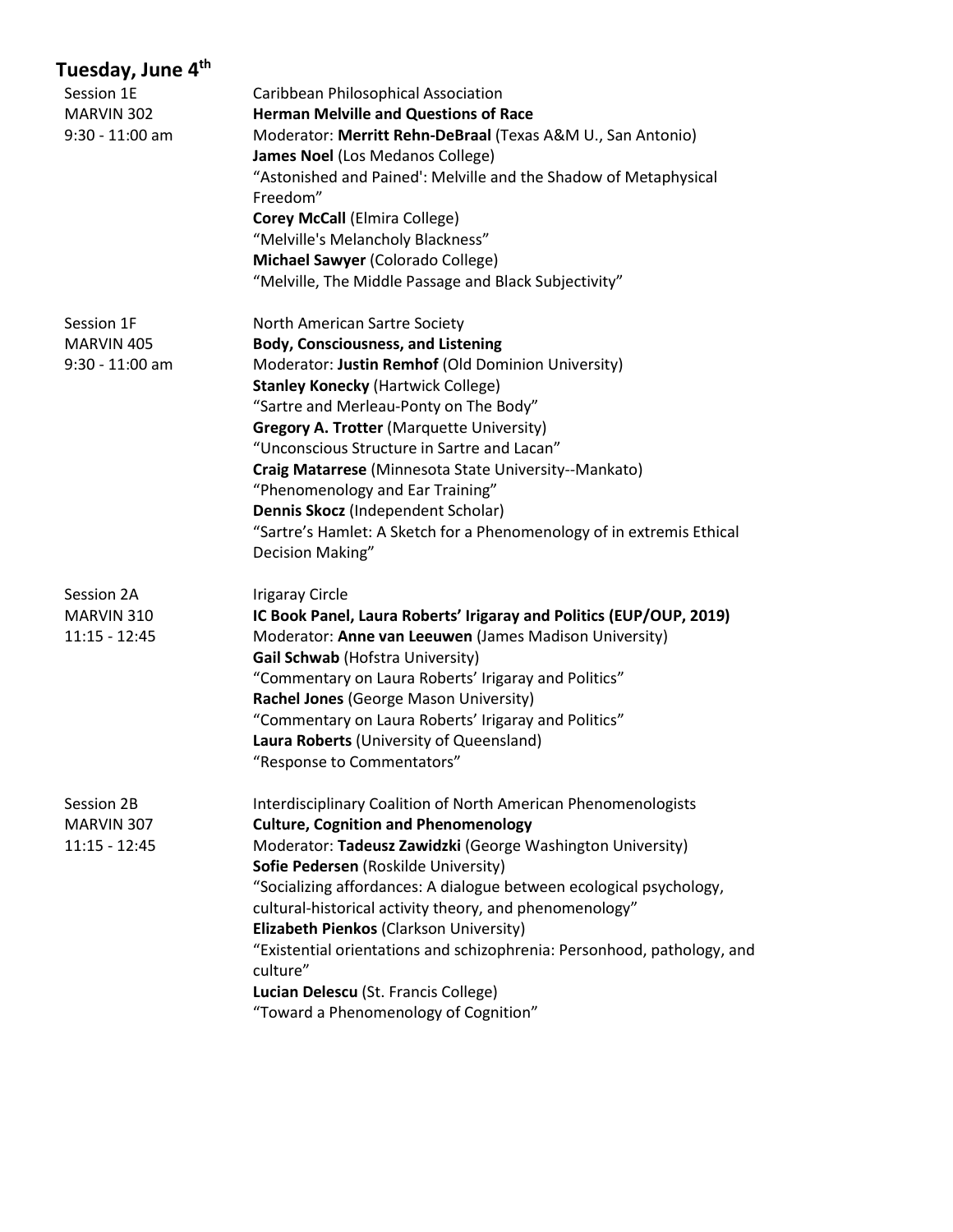| Session 2C      |                                                                        |
|-----------------|------------------------------------------------------------------------|
| MARVIN 308      | <b>Revisiting Intersectionality</b>                                    |
| $11:15 - 12:45$ | Moderator: Meryl Altman (DePauw University)                            |
|                 | Shannon Hoff (Memorial U. of Newfoundland)                             |
|                 | "Existential Phenomenology and Intersectionality"                      |
|                 | <b>Qrescent Mali Mason (Haverford College)</b>                         |
|                 | "Beauvoir, Crenshaw, and Intersectionality"                            |
|                 | Ruthanne Crapo Kim (Minneapolis Community and Technical College)       |
|                 | "Creolizing with French Feminism: Between Glissant and Irigaray"       |
| Session 2D      | philoSOPHIA                                                            |
| MARVIN 311      | <b>Decolonial Feminism and Social Justice</b>                          |
| $11:15 - 12:45$ | Moderator: Priscilla Renta (Florida Atlantic University)               |
|                 | Martina Ferrari (University of Oregon)                                 |
|                 | "Decolonizing Silence: On the Coloniality of Silence and Silent Sense" |
|                 | Andrea Pitts (U. of North Carolina, Charlotte)                         |
|                 | "A Death-dealing Displacement of Difference": The Criminalization of   |
|                 | Migration and Penal Abolitionism"                                      |
|                 | Tamsin Kimoto (Emory University)                                       |
|                 | "Future' Genders: Trans Philosophy, Feminist Metaphysics, and the      |
|                 | Neocoloniality of Gender"                                              |
| Session 2E      | North American Sartre Society                                          |
| MARVIN 302      | <b>Existential Responses to Fascism and Oppression</b>                 |
| $11:15 - 12:45$ | Moderator: Farhang Erfani (American University)                        |
|                 | <b>Betty Stoneman (Emory University)</b>                               |
|                 | "Beauvoir and Wright in Dialogue: Coalesced Freedom in Situations of   |
|                 | Oppression"                                                            |
|                 | Devin Zane Shaw (Douglas College)                                      |
|                 | "Antifascism and Decolonization: From Beauvoir to Coulthard"           |
|                 | David Seltzer (Drexel University)                                      |
|                 | "Sartre, Beauvoir, and the Antinomies of Action"                       |
| Session 2F      | The International Simone de Beauvoir Society                           |
| MARVIN 405      | 21st century Political Engagement                                      |
| $11:15 - 12:45$ | Moderator: Margaret Simons (Southern Illinois U. Edwardsville)         |
|                 | Araceli Hernández-Laroche (U. of South Carolina Upstate)               |
|                 | "Reframing New Frontiers of Engagement: Simone de Beauvoir's thought   |
|                 | applied in the 21st century"                                           |
|                 | Larry Busk (CSU Stanislaus)                                            |
|                 | "Beauvoir and the Contemporary Right"                                  |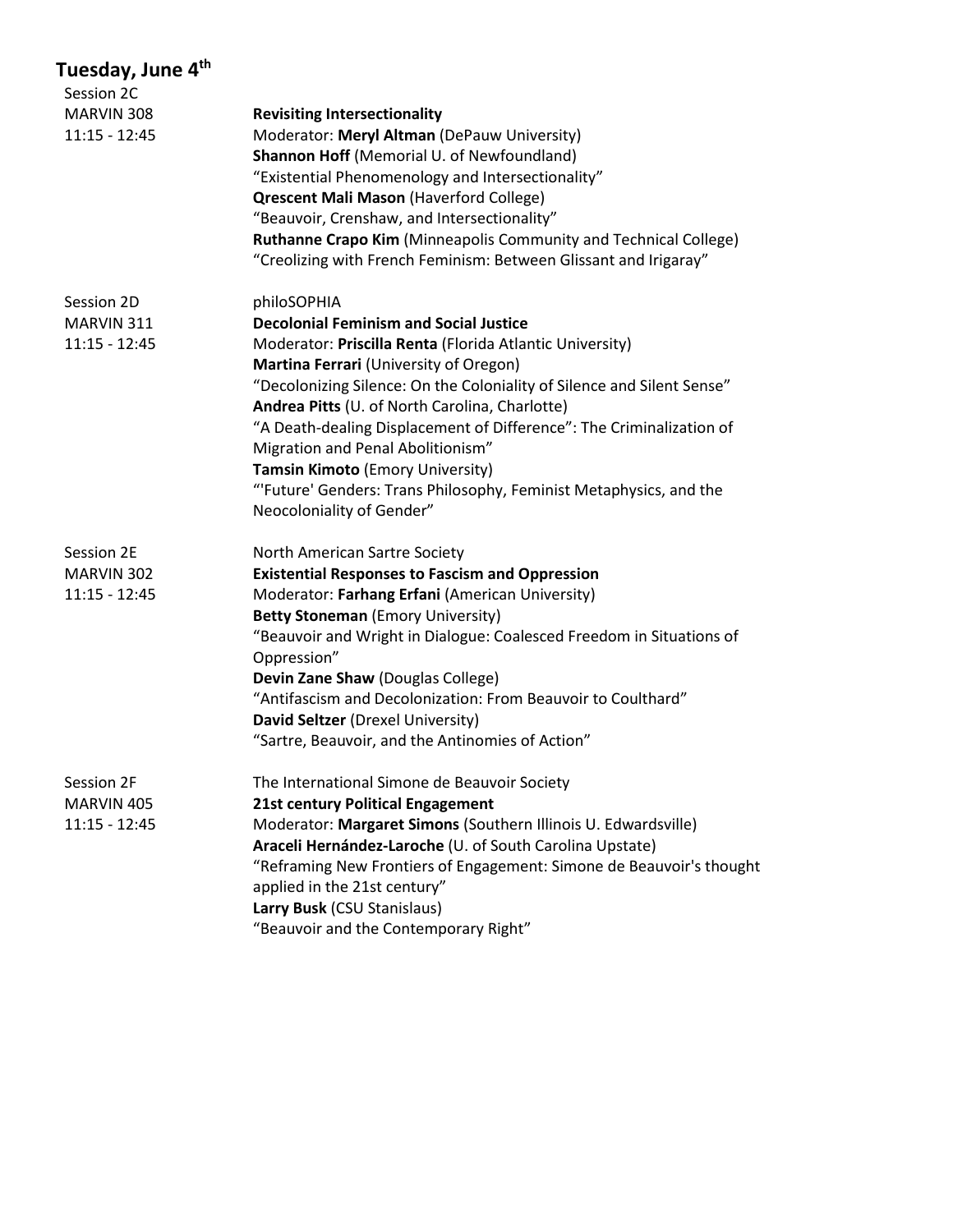| Session 2G<br>Marvin 301<br>11:15-12:45   | <b>Collegium of Black Women Philosophers</b><br>Restoration, Resurrection and the Black Femme/Female Rebel<br>Moderator: Kathryn Sophia Belle (Pennsylvania State University)<br>Joy James (Williams College)<br>"Mary Don't You Weep': Lazarus, Captive Maternals, and the Rise of the<br><b>Black Female Revolutionary"</b><br><b>Selamawit Terrefe (Tulane University)</b>                                                                        |
|-------------------------------------------|------------------------------------------------------------------------------------------------------------------------------------------------------------------------------------------------------------------------------------------------------------------------------------------------------------------------------------------------------------------------------------------------------------------------------------------------------|
|                                           | "From Ratchet to Revolution: Absenting the Black Female Revolutionary"<br>Athinangamso Esther Nkopo (University of Cape Town/Oxford Weidenfeld<br>Scholar)<br>"Reflections of a Patriarchal Princess: Cadreship, Solidarity,<br>Intersectionality, and Other Means of Excluding Radical Black Femme<br>Politics"                                                                                                                                     |
| Session 3A<br>MARVIN 310<br>$2:15 - 3:45$ | <b>Irigaray Circle</b><br><b>Karen Burke Memorial Lecture</b><br>Moderator: Gail Schwab (Hofstra University)<br>M.D. Murtagh (Duke University)<br>"An Irigarayan Quantum Field Theory: Feminine Fluidity Beyond Its<br>Rigidification in the Mirror"                                                                                                                                                                                                 |
| Session 3B<br>MARVIN 307<br>$2:15 - 3:45$ | Simone de Beauvoir and Transgender Experience<br>Moderator: August Gorman (Georgetown University)<br><b>Megan Burke (Sonoma State University)</b><br>"Bad Faith and Bad Feminism: Toward a Trans Ethic of Gender Neutrality"<br>Perry Zurn (American University)<br>"Gender and Curiosity: From Beauvoir to Trans Studies"<br>Tamsin Kimoto (Emory University)<br>"Revisiting the Erotic: Trans Feminist Reflections on Beauvoir's Woman in<br>Love" |
| Session 3C<br>MARVIN 301                  | North American Sartre Society<br>Author Meets Critics: Howard Thurman's Philosophical Mysticism: Love<br><b>Against Fragmentation.</b>                                                                                                                                                                                                                                                                                                               |
| $2:15 - 3:45$                             | Moderator: Thomas Meagher (Quinnipiac University)<br>Anthony Sean Neal (Mississippi State University)<br>"Author"<br>Michael Barber (St. Louis University)<br>"Respondent"<br><b>Edward O'Byrn</b> (Pennsylvania State University)<br>"Respondent"<br>Darian Spearman (University of Connecticut)<br>"Respondent"                                                                                                                                    |
| Session 3D<br>MARVIN 311<br>$2:15 - 3:45$ | The International Simone de Beauvoir Society<br><b>Freedom and Materialisms</b><br>Moderator: Mariana Teixeira (CEBRAP (Brazilian Center for Analysis and<br>Planning))<br>Sonia Kruks (Oberlin College)<br>"Simone de Beauvoir and the "New Materialisms""<br>Elaine Stavro (Trent University, Canada)                                                                                                                                              |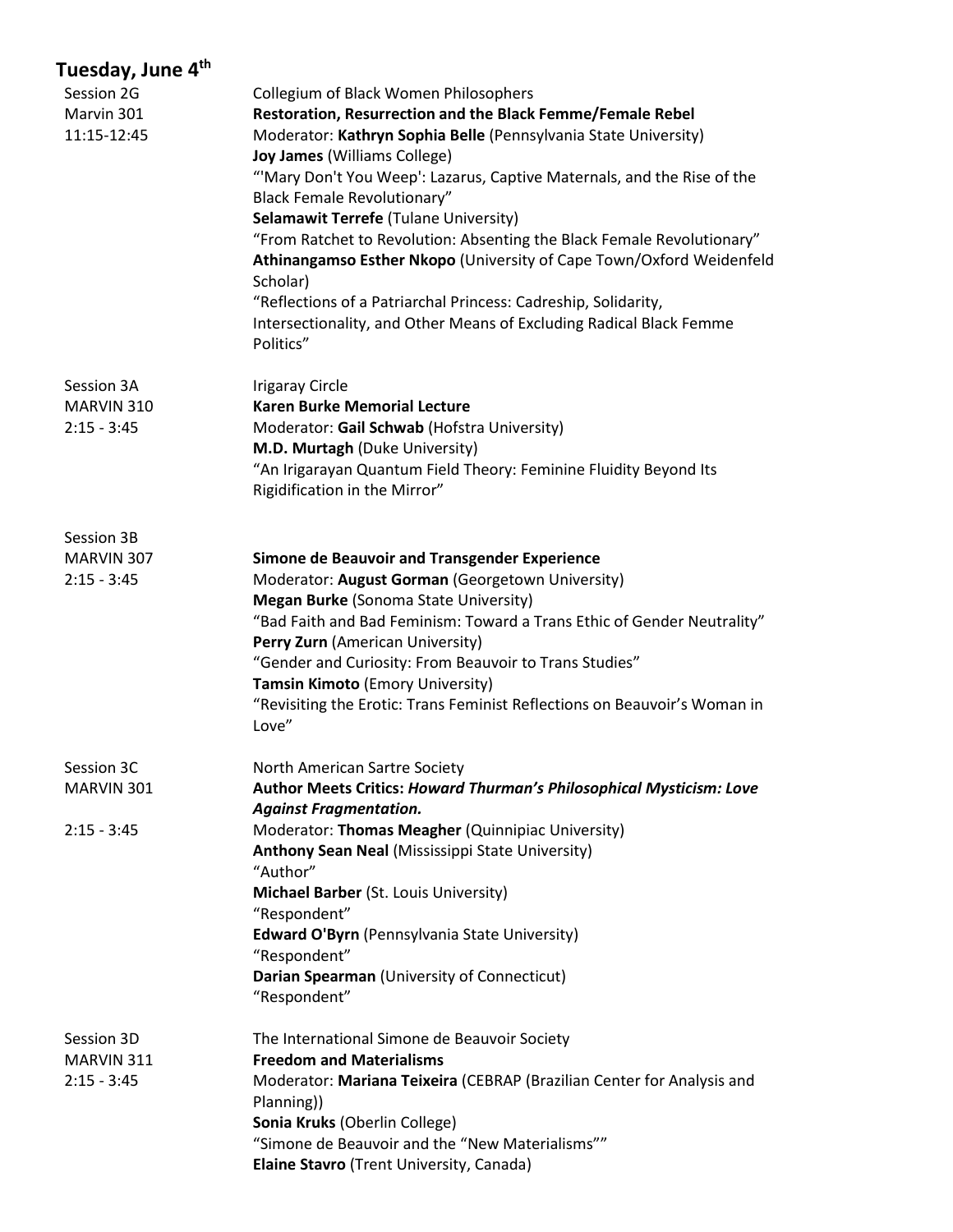| Tuesday, June 4 <sup>th</sup> |                                                                                                        |
|-------------------------------|--------------------------------------------------------------------------------------------------------|
| Session 3E                    | Interdisciplinary Coalition of North American Phenomenologists                                         |
| MARVIN 302                    | <b>Aesthetics, Empathy and the Social Body</b>                                                         |
| $2:15 - 3:45$                 | Moderator: Sage Perdue (George Washington University)                                                  |
|                               | Anders Essom-Stenz (University of Copenhagen)                                                          |
|                               | "Aesthetic objects as quasi-subjects: Dufrenne and Merleau-Ponty"                                      |
|                               | Jannik Mosekjær Hansen (University of Copenhagen)                                                      |
|                               | "Aesthetic Empathy and subjectivism - Assessing Theodor Lipps' Legacy"                                 |
|                               | Tone Roald (University of Copenhagen)                                                                  |
|                               | "The social body: An investigation of aesthetic experience through                                     |
|                               | phenomenological psychology"                                                                           |
| Session 3F                    |                                                                                                        |
| MARVIN 405                    | <b>Racial Technics</b>                                                                                 |
| $2:15 - 3:45$                 | Moderator: Zekeh Gbotokuma (Morgan State University)                                                   |
|                               | Sabeen Ahmed (Vanderbilt U.)                                                                           |
|                               | "From State of Exception to Existential Indeterminacy: The Traumas of                                  |
|                               | Childhood Detention as Critique of Homo Sacer"                                                         |
|                               | William M. Paris (Northwestern U.)                                                                     |
|                               | "Racial Technics and Management of Race"                                                               |
|                               | Marcia Morgan (Muhlenberg College)                                                                     |
|                               | "Kierkegaard's Critique of Christian Nationalism and Current EU Refugee                                |
|                               | Policy: With Analysis from Arendt, Fiddian-Qasmiyeh, Hussein, and Spivak"                              |
| Session 4A                    | <b>International Merleau-Ponty Circle</b>                                                              |
| MARVIN 310                    | <b>Unlearning the Lethal Norms of Whiteness</b>                                                        |
| $4:00 - 5:30$                 | Moderator: Timothy Isley (Psychiatry Private Practice, Chapel Hill)                                    |
|                               | Hannah Leisman (George Washington University)                                                          |
|                               | "Feminist Phenomenology and the Poetry of Female Embodiment"                                           |
|                               | Randall Johnson (Psychiatry Private Practice, Chapel Hill)                                             |
|                               | "Dark Pedagogies: Unlearning Whiteness as Transparency"                                                |
|                               | M. Gail Hamner (Syracuse University)<br>"When the Norm is Lethal, or, Using Merleau-Ponty to Query How |
|                               | Whiteness Feels"                                                                                       |
| Session 4B                    | The International Simone de Beauvoir Society                                                           |
| MARVIN 307                    | Narcissism, Love and the Other                                                                         |
| $4:00 - 5:30$                 | Moderator: Masha Belenky (George Washington University)                                                |
|                               | <b>Gwendolyn Dolske (California State Polytechnic University)</b>                                      |
|                               | "What about love? Simone de Beauvoir and bell hooks"                                                   |
|                               | Mariana Teixeira (CEBRAP (Brazilian Center for Analysis and Planning))                                 |
|                               | "Fleeing from freedom, fleeing from death"                                                             |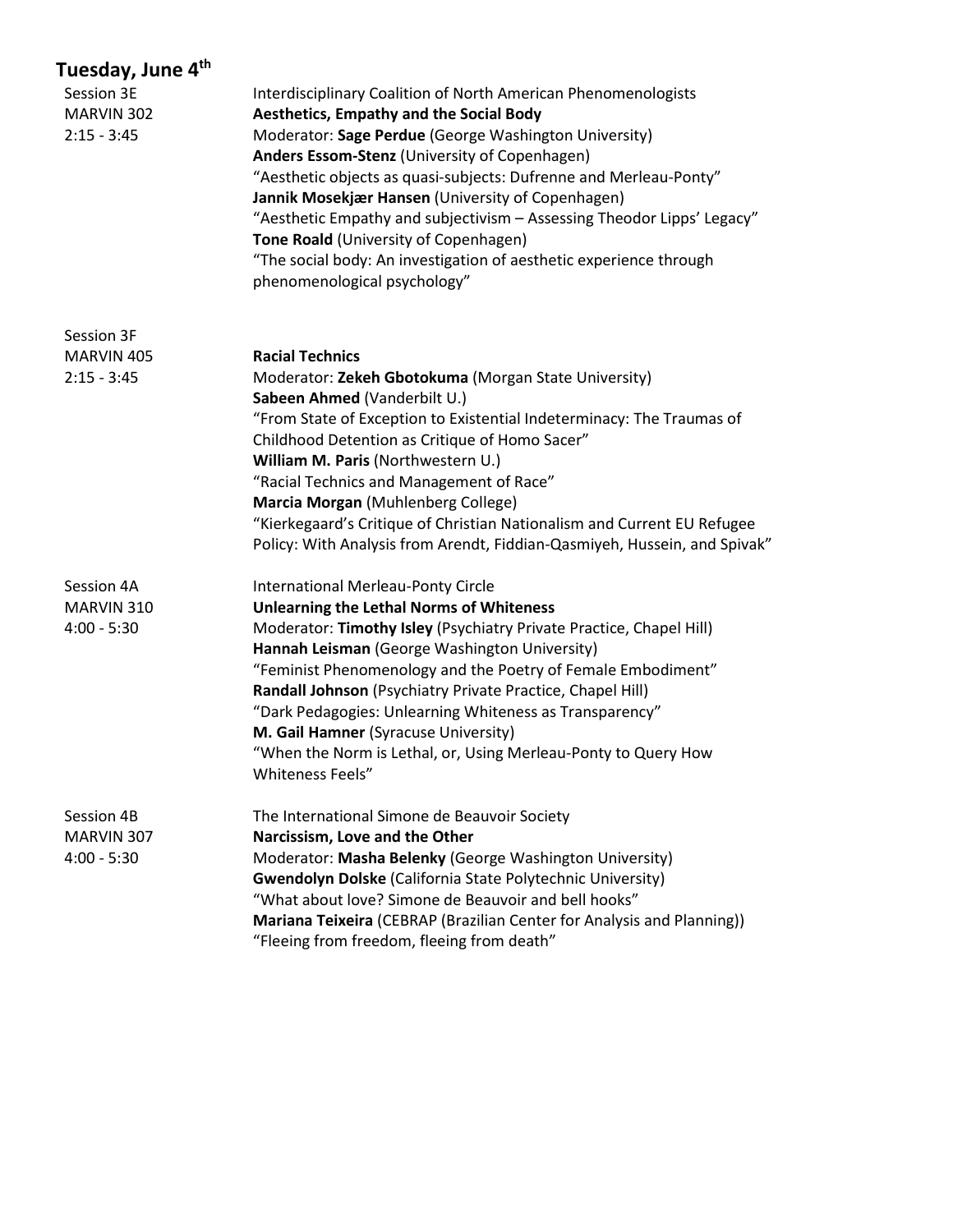| Session 4C<br>MARVIN 301<br>$4:00 - 5:30$ | Society for Asian and Comparative Philosophy<br><b>Existentialism and Chinese Philosophical Tradition</b><br>Moderator: Jea Sophia Oh (West Chester University of PA)<br>Joseph Harroff (Temple University)<br>"Insistent Particularity (shendu 慎独) and Optimizing Significance (yi $\chi$ ) in<br>Confucian Role Ethics-A Diverse Si-Meng Lineage of Existentialism?"<br>Donovan Irven (Midwestern State University)<br>"The Way and the Face: Disrupting Rituals Through the Ambiguity of the<br>Subject"<br><b>Jinjing Zhu (Cornell University)</b><br>"Human Existence and Ontological Reality in the Zhuangzi"<br>Mercedes Valmisa (Gettysburg College)<br>"The Happy Slave Isn't Free: Relational Autonomy and Freedom in the<br>Zhuangzi" |
|-------------------------------------------|--------------------------------------------------------------------------------------------------------------------------------------------------------------------------------------------------------------------------------------------------------------------------------------------------------------------------------------------------------------------------------------------------------------------------------------------------------------------------------------------------------------------------------------------------------------------------------------------------------------------------------------------------------------------------------------------------------------------------------------------------|
| Session 4D<br>MARVIN 311<br>$4:00 - 5:30$ | Interdisciplinary Coalition of North American Phenomenologists<br><b>Critical Perspectives on "World-Traveling"</b><br>Moderator: Basil Vassilicos (Mary Immaculate College/ U. of Limerick)<br>Marissa DeShon (George Washington University)<br>""World"-Travelling and "Critical Tourism""<br>Sage Perdue (George Washington University)<br>"On Spoiled Playfulness: Loving World-Traveling Seriously"<br>Nathaniel Bohn (George Washington University)<br>"An Ethical Imperative to World-Travel through the Phenomenon of<br>Loneliness"                                                                                                                                                                                                     |
| Session 4E<br>MARVIN 302                  | North American Sartre Society<br>Dialectical (and Analytical) Thinking about Death, Idealism and                                                                                                                                                                                                                                                                                                                                                                                                                                                                                                                                                                                                                                                 |
| $4:00 - 5:30$                             | <b>Decentralization</b><br>Moderator: Scott Marratto (Michigan Technological University)<br>Samuel Filby (University of Missouri--St. Louis)<br>"Can there be an Existential Analytic Philosophy?"<br>Andrew Dobbyn (Stony Brook University)<br>"The Leviathan and the Kraken: On Distributed and Centralized Decision-<br>making in Sartre's CDR"<br><b>Justin Remhof (Old Dominion University)</b><br>"Sartre's Challenge to Idealism in Heidegger"                                                                                                                                                                                                                                                                                            |
| Session 4F                                |                                                                                                                                                                                                                                                                                                                                                                                                                                                                                                                                                                                                                                                                                                                                                  |
| MARVIN 405<br>$4:00 - 5:30$               | Angst, Repetition, and Guilt: Resistant Responses to Oppression<br>Moderator: Aaron Pinnix (Fordham University)<br>Alexandra Morrison (Michigan Technological U.)<br>"Feminist Politics: The Appropriation of Angst for Critical Phenomenology"<br>Rachel Silverbloom (DePaul University)<br>"Penelope, Sisyphus, and Revolutionary Time: Resistance through<br>Repetition"<br>Karl Hein (Rowan University)<br>"The Guilt of Waiting: Our Moral Imperative to Resist Oppression"                                                                                                                                                                                                                                                                 |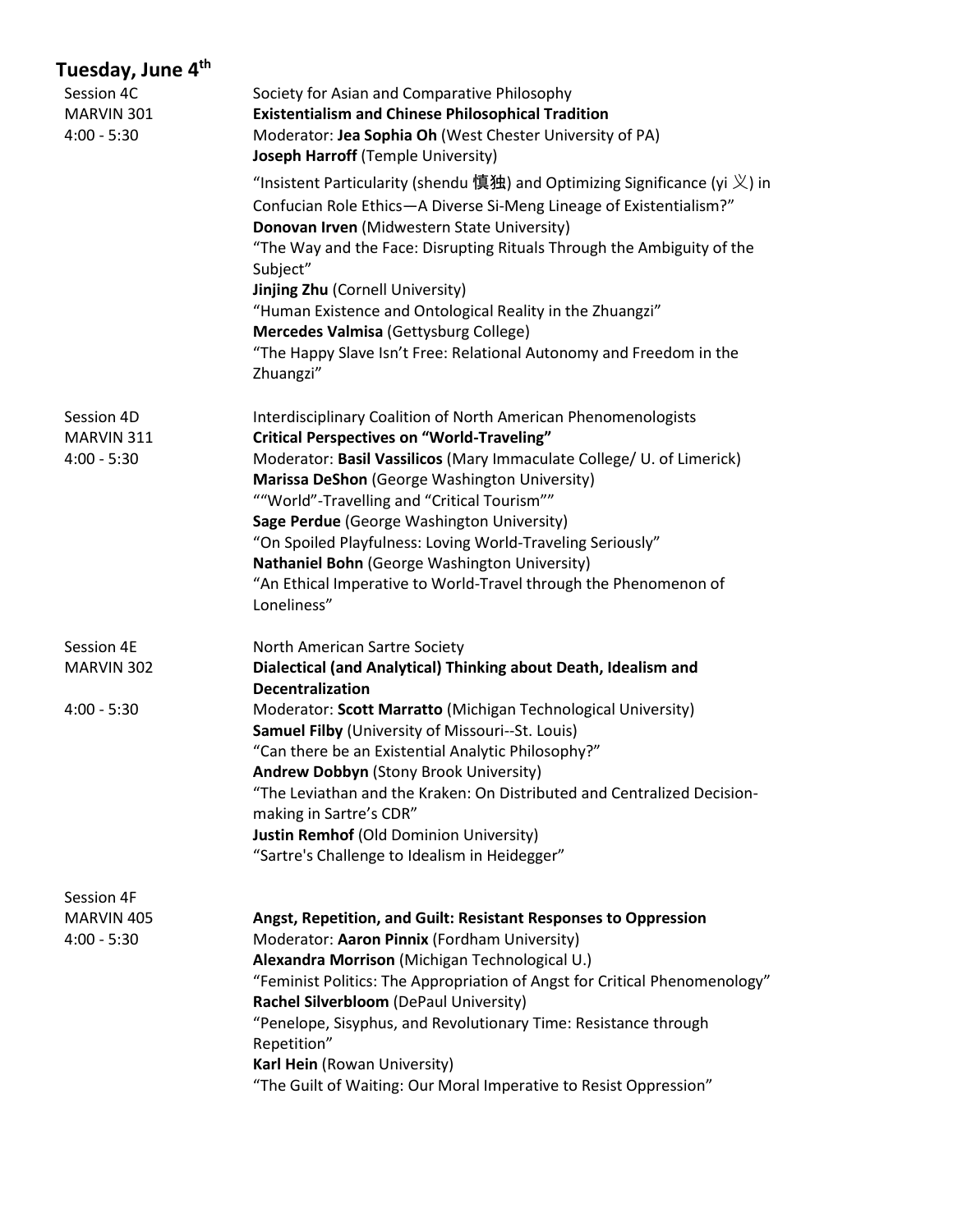| Session 4G  |  |
|-------------|--|
| MARVIN 301  |  |
| 4:00 - 5:30 |  |

Foucault Circle **Ethics Otherwise and the Practice of Freedom** Moderator: Dianna Taylor (John Carroll University) **Nicole S. Ridgway** (University of Wisconsin Milwaukee) "An Uncertain Ethics: Beauvoir's Account of Risk in the Ethics of Ambiguity" **Devonya N. Havis** (Canisius College) "The Art of Not Being Governed Thus" **Melissa Mosko** (Canisius College) "Blues Alchemies and the Ethics of Refusal"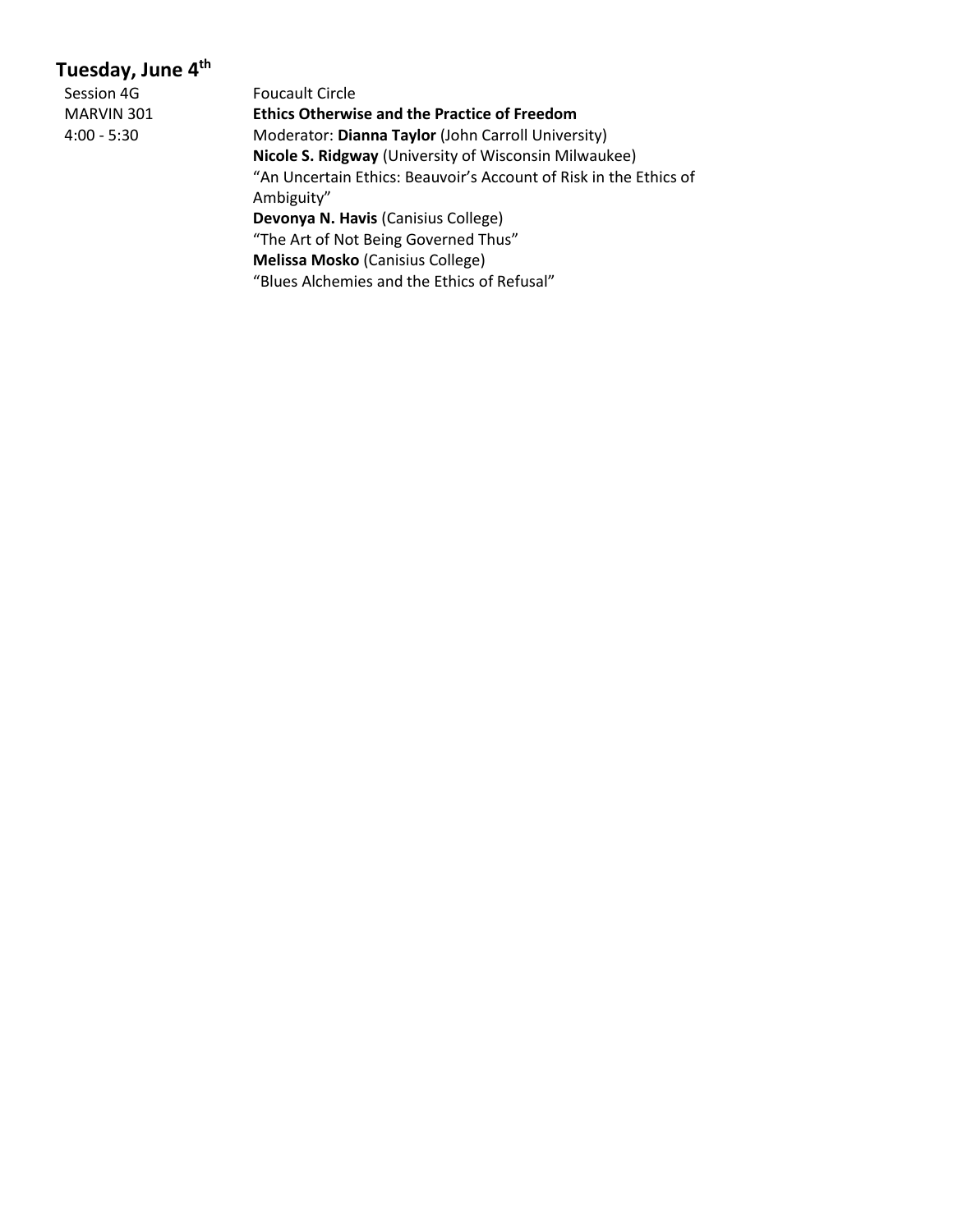| Session 1A<br>MARVIN 310<br>$9:30 - 11:00$ am | Interdisciplinary Coalition of North American Phenomenologists<br>The Phenomenology of Modern Experience<br>Moderator: Elizabeth Pienkos (Clarkson University)<br>Lawrence Berger (New School for Social Research)<br>"Attention as the Manifestation of the Self"<br>Miguel Cruz (Lisbon School of Architecture)<br>"Form & Presence: The Ambiguity of the Body"<br>Kaitlyn Abrams (Duquesne University)<br>"Phenomenological privacy: private lives in public spaces" |
|-----------------------------------------------|-------------------------------------------------------------------------------------------------------------------------------------------------------------------------------------------------------------------------------------------------------------------------------------------------------------------------------------------------------------------------------------------------------------------------------------------------------------------------|
| Session 1B                                    |                                                                                                                                                                                                                                                                                                                                                                                                                                                                         |
| MARVIN 307<br>9:30 - 11:00 am                 | <b>Oppression, Reconciliation, Solidarity</b><br>Moderator: William Muth (Virginia Commonwealth University)<br>Robin Muller (CSU Northridge)<br>"Grain, Flesh, and Cotton': A Phenomenology of Enslaved Embodiment"<br>Tal Correm (New York University)<br>"Renewing the Common World: Arendt and Derrida on Forgiveness and<br>Reconciliation"<br>James Walker (DePaul University)<br>"Decolonizing Solidarity"                                                        |
| Session 1C<br>MARVIN 308<br>$9:30 - 11:00$ am | The International Simone de Beauvoir Society<br><b>Existentialism, Ethics and Care</b><br>Moderator: Laura Papish (George Washington University)<br>Deniz Durmuş (John Carroll University)<br>"An Existentialist Ethics of Care?"<br>Tove Pettersen (University of Oslo, Norway)<br>"Beauvoir's Feminist Ethics: Caring for The Other"<br>Ciaran Rhys (Loyola University, Chicago)<br>"Resistance and Douceur: The Impact of Mature Care on Justice at End of<br>Life"  |
| Session 1D                                    | North American Sartre Society                                                                                                                                                                                                                                                                                                                                                                                                                                           |
| MARVIN 311                                    | Roundtable on Sarah Richmond's new translation of Jean-Paul Sartre's<br><b>Being and Nothingness</b>                                                                                                                                                                                                                                                                                                                                                                    |
| $9:30 - 11:00$ am                             | Moderator: Adrian Van den Hoven (University of Windsor (Emeritus))<br>Thomas Flynn (Emory University)<br>"Roundtable"<br>Sonia Kruks (Oberlin College)<br>"Roundtable"<br>Matthew Eshleman (University of North Carolina-Wilmington)<br>"Roundtable"<br>T. Storm Heter (East Stroudsburg University)<br>"Roundtable"                                                                                                                                                    |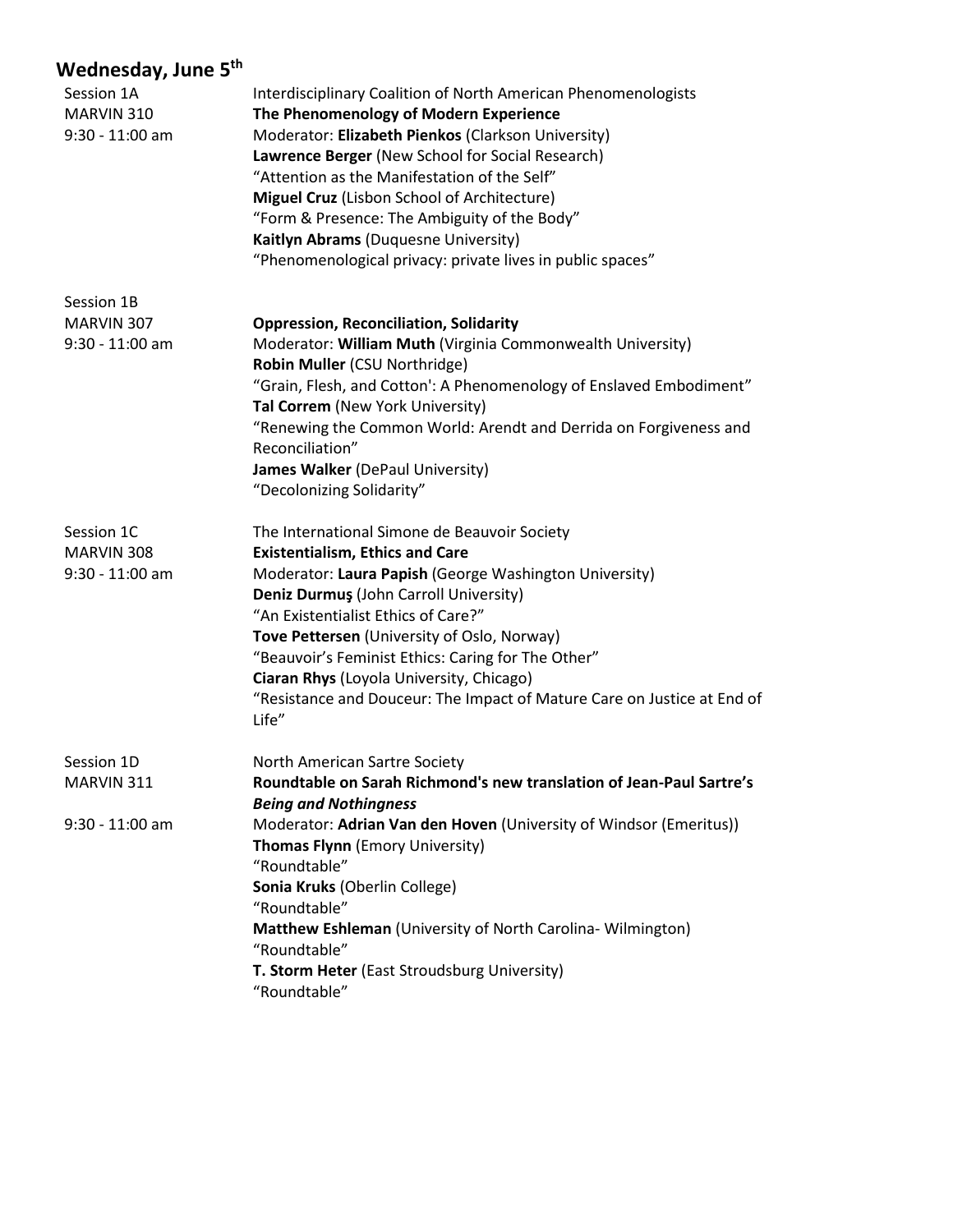| Session 1E<br>MARVIN 302<br>$9:30 - 11:00$ am | North American Levinas Society<br><b>Levinas and Existential Struggle</b><br>Moderator: Jeffrey McCurry (Duquesne University)<br>James McLachlan (West Carolina University)<br>"The Struggle Against Being: Levinas, Shestov, and Berdyaev"<br><b>Erik Garrett (Duquesne University)</b><br>"Levinas, Existentialism and the Struggle with Time Immemorial"<br><b>Timothy Stock (Salisbury University)</b><br>"The Struggle to Remember: Poetics between Heidegger and Levinas" |
|-----------------------------------------------|---------------------------------------------------------------------------------------------------------------------------------------------------------------------------------------------------------------------------------------------------------------------------------------------------------------------------------------------------------------------------------------------------------------------------------------------------------------------------------|
| Session 1F                                    | philoSOPHIA                                                                                                                                                                                                                                                                                                                                                                                                                                                                     |
| MARVIN 405                                    | <b>Affective Labor and Necropolitics</b>                                                                                                                                                                                                                                                                                                                                                                                                                                        |
| $9:30 - 11:00$ am                             | Moderator: Lauren Guilmette (Florida Atlantic University)                                                                                                                                                                                                                                                                                                                                                                                                                       |
|                                               | <b>Shiloh Whitney (Fordham University)</b>                                                                                                                                                                                                                                                                                                                                                                                                                                      |
|                                               | "The Necropolitics and Coloniality of Affective Labor"                                                                                                                                                                                                                                                                                                                                                                                                                          |
|                                               | Selin Islekel (Loyola Marymount University)                                                                                                                                                                                                                                                                                                                                                                                                                                     |
|                                               | "Necropolitics and Knowledges of Grief"                                                                                                                                                                                                                                                                                                                                                                                                                                         |
|                                               | Jana McAuliffe (U. of Arkansas Little Rock)                                                                                                                                                                                                                                                                                                                                                                                                                                     |
|                                               | "Mind the snap: self-care, feminist life, and anti-racist politics"                                                                                                                                                                                                                                                                                                                                                                                                             |
| Session 2A                                    | <b>Irigaray Circle</b>                                                                                                                                                                                                                                                                                                                                                                                                                                                          |
| MARVIN 310                                    | <b>Irigaray Circle Plenary 2</b>                                                                                                                                                                                                                                                                                                                                                                                                                                                |
| $11:15 - 12:45$                               | Moderator: Rebecca Hill (RMIT University)                                                                                                                                                                                                                                                                                                                                                                                                                                       |
|                                               | Sabrina Hom (Georgia College)                                                                                                                                                                                                                                                                                                                                                                                                                                                   |
|                                               | "Blood and Violence: Kinship and Generativity as Sites of Racialized Harm"                                                                                                                                                                                                                                                                                                                                                                                                      |
| Session 2B                                    | <b>International Kierkegaard Network</b>                                                                                                                                                                                                                                                                                                                                                                                                                                        |
| MARVIN 307                                    | <b>Kierkegaard's Modernity</b>                                                                                                                                                                                                                                                                                                                                                                                                                                                  |
| $11:15 - 12:45$                               | Moderator: William Winstead (George Washington University)                                                                                                                                                                                                                                                                                                                                                                                                                      |
|                                               | Daniel Conway (Texas A & M University)                                                                                                                                                                                                                                                                                                                                                                                                                                          |
|                                               | "Legacies of Despair"                                                                                                                                                                                                                                                                                                                                                                                                                                                           |
|                                               | <b>Timothy Stock (Salisbury University)</b>                                                                                                                                                                                                                                                                                                                                                                                                                                     |
|                                               | "Is there a Legacy of Laughter? Tobit as Kierkegaardian Comedy"                                                                                                                                                                                                                                                                                                                                                                                                                 |
|                                               | <b>Yasemin Akis (Villanova University)</b>                                                                                                                                                                                                                                                                                                                                                                                                                                      |
|                                               | "Existence and Freedom: A Comparison on Sartre and Kierkegaard"                                                                                                                                                                                                                                                                                                                                                                                                                 |
| Session 2C                                    | North American Sartre Society                                                                                                                                                                                                                                                                                                                                                                                                                                                   |
| MARVIN 301                                    | <b>Intertextual Existentialisms: War, Anti-racism, and Loneliness</b>                                                                                                                                                                                                                                                                                                                                                                                                           |
| $11:15 - 12:45$                               | Moderator: Craig Vasey (University of Mary Washington)                                                                                                                                                                                                                                                                                                                                                                                                                          |
|                                               | Christophe Perrin (Université catholique de Louvain)                                                                                                                                                                                                                                                                                                                                                                                                                            |
|                                               | "Un pape hérétique. Sartre et le dogme existentialiste de la solitude"                                                                                                                                                                                                                                                                                                                                                                                                          |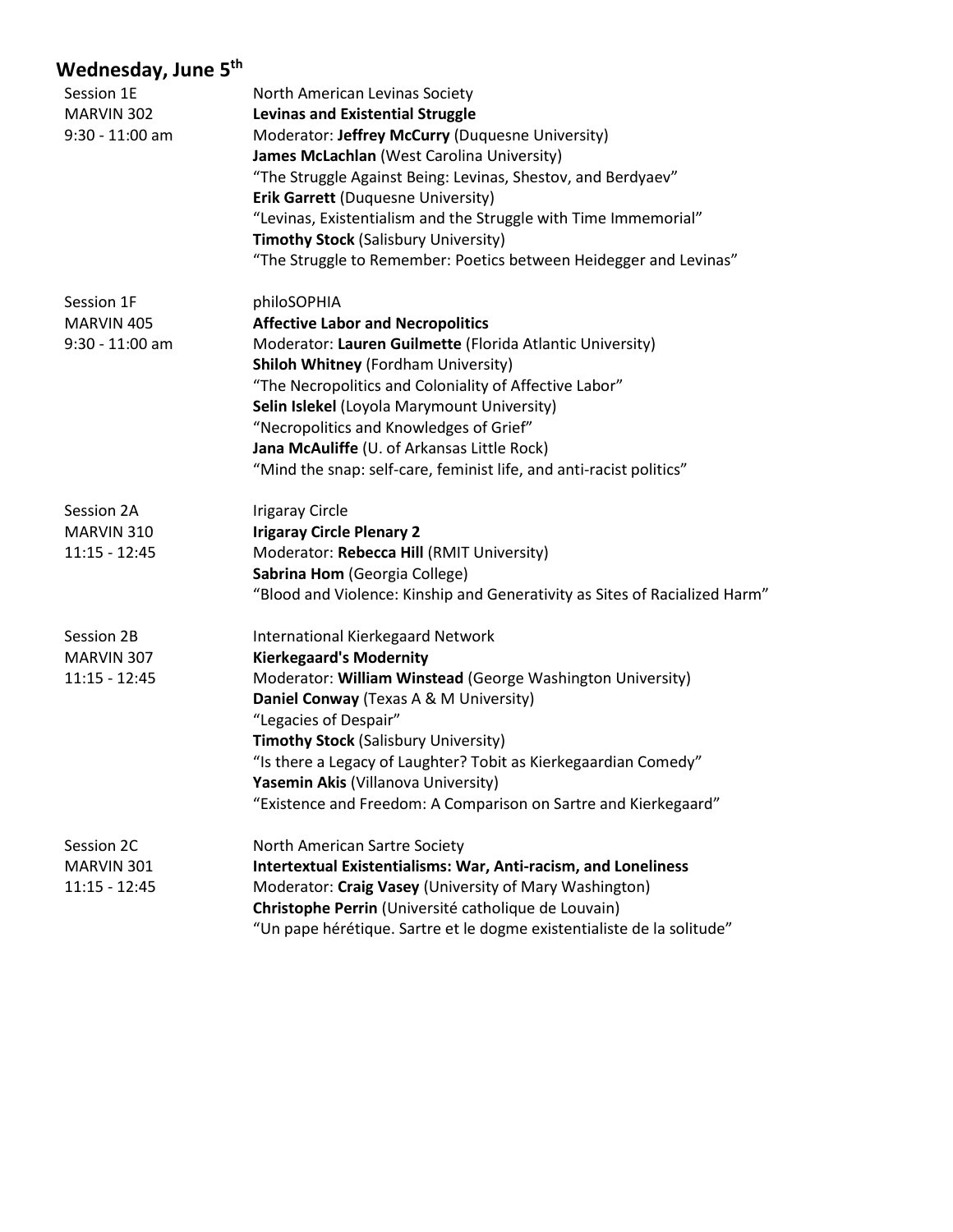| Session 2D      | California Roundtable on Philosophy and Race                               |
|-----------------|----------------------------------------------------------------------------|
| MARVIN 311      | Gender, Race, and Violence in post 9/11 United States                      |
| $11:15 - 12:45$ | Moderator: Mickaella Perina (Univ. of Massachusetts, Boston)               |
|                 | John Harfouch (U. of Alabama at Huntsville)                                |
|                 | "Petrification at Guantanamo Bay: The Problem of Violence in Philosophy's  |
|                 | Pain Discourse"                                                            |
|                 | Saba Fatima (Southern Illinois University)                                 |
|                 | "Sharam, Haya, and the MeToo Movement in Muslim Communities"               |
|                 | Falguni A. Sheth (Emory University)                                        |
|                 | "The Veil, Racism, and the Technologies of Neocolonialism"                 |
| Session 2E      | Society for Asian and Comparative Philosophy                               |
| MARVIN 302      | <b>Existentialism in Comparative Perspectives</b>                          |
| $11:15 - 12:45$ | Moderator: Joel Daniels (American University/Georgetown University)        |
|                 | Joshua Stoll (University of Hawai'i West O'ahu)                            |
|                 | "Being to Being: Sartre, Ramchandra Gandhi, and Abhinavagupta on           |
|                 | Intersubjectivity"                                                         |
|                 | Eyal Aviv (George Washington University)                                   |
|                 | "Overcoming Self-Other Dualism: A Yogacara Buddhist perspective on a       |
|                 | Nietzschean Problem"                                                       |
|                 | Ian M. Sullivan (College of Charleston)                                    |
|                 | "The Junzi's Shame: French Existentialism, Classical Confucianism, and the |
|                 | Lived Experiences of Sexual Minorities Today"                              |
| Session 2F      |                                                                            |
| MARVIN 405      | Living Encounters: Existential Theory and Ways of Life                     |
| $11:15 - 12:45$ | Moderator: Mark Ralkowski (George Washington University)                   |
|                 | Ryan Johnson (Elon University)                                             |
|                 | "Existentialism and Hegelianism: The Dialectic in Frederick Douglass"      |
|                 | Céline Leboeuf (Florida International University)                          |
|                 | "Reviving Philosophy as a Way of Life: A Feminist Perspective"             |
|                 | Michael Sigrist (George Washington University)                             |
|                 | "Understanding Oppression: Reckoning with Ta-Nehisi Coates"                |
| Session 3A      | Interdisciplinary Coalition of North American Phenomenologists             |
| MARVIN 310      | <b>Poster Session for Interdisciplinary Phenomenology</b>                  |
| $2:15 - 3:45$   | Moderator:                                                                 |
|                 | Richard L. Wilson (Towson University)                                      |
|                 | "Phenomenology and PostPhenomenology in Technologies and Computer          |
|                 | Information Ethics"                                                        |
|                 | Jamie K. Jones (Fordham University)                                        |
|                 | "Social Work Understanding the therapy office from the perspective of      |
|                 | clients: A phenomenological study"                                         |
|                 | Brigitte S. Cypress (East Stroudsburg U. of PA & Pace U.)                  |
|                 | "Through the Lens of Merleau-Ponty Using Phenomenology in                  |
|                 | Understanding the Lived Experiences of Patients, Family Members and        |
|                 | their Nurses During Critical Illness in the Intensive Care Unit"           |
|                 | Sarah Wrede (Ramapo College)                                               |
|                 | "Expression of Desire: A Descriptive Phenomenological Study of             |
|                 | Daydreaming"                                                               |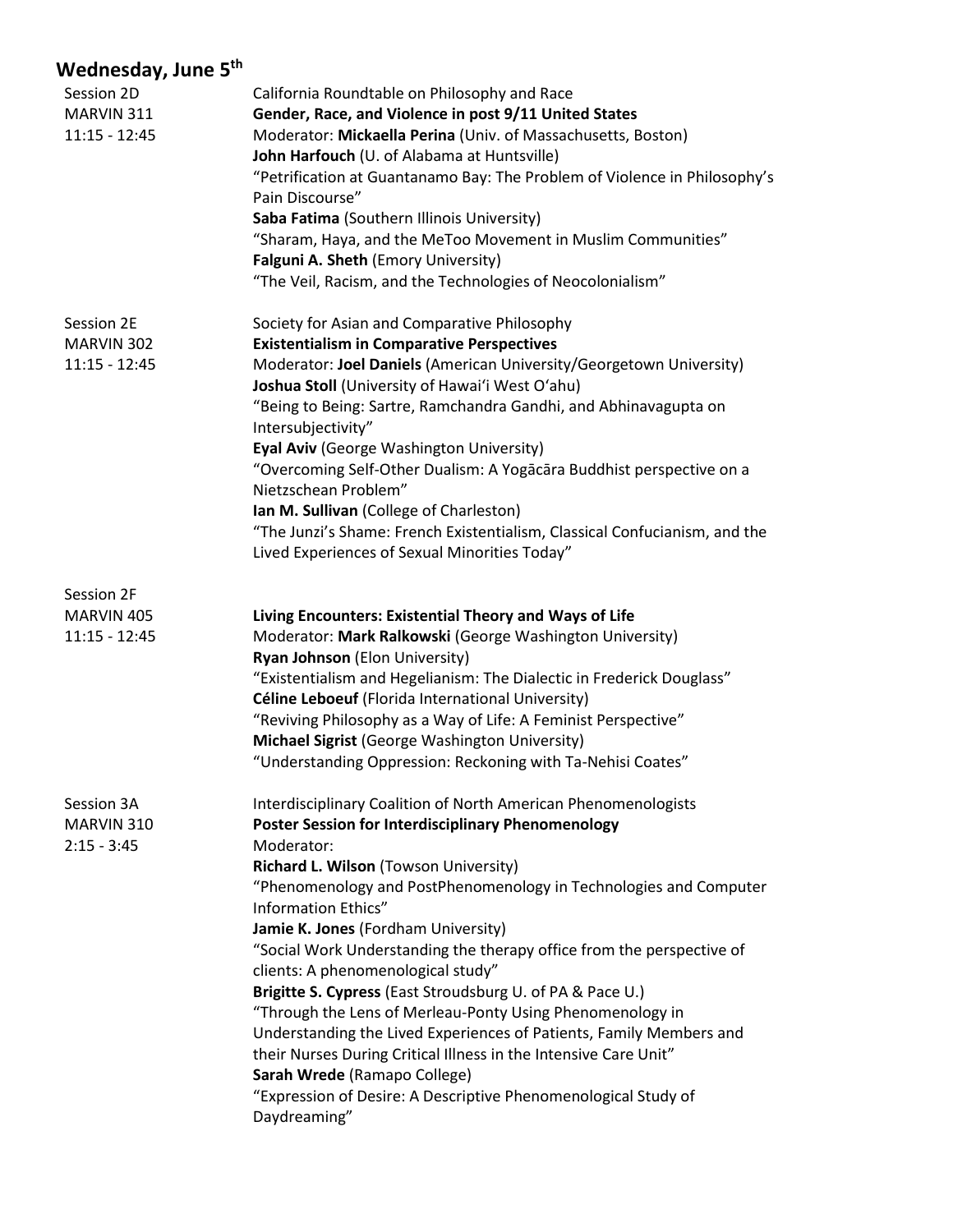| Session 3B    | <b>Irigaray Circle</b>                                                                                          |
|---------------|-----------------------------------------------------------------------------------------------------------------|
| MARVIN 307    | Rethinking Sexual Difference: Plasticity, Cyborgs and Mother Engines                                            |
| $2:15 - 3:45$ | Moderator: Wesley N. Barker (Mercer University)                                                                 |
|               | Belinda Eslick (University of Queensland)                                                                       |
|               | "A new essence: post-anti-essentialist perspectives in the recent works of                                      |
|               | Luce Irigaray"                                                                                                  |
|               | Anne van Leuuwen (James Madison University)                                                                     |
|               | "Irigaray and Marx: A Critique of Political and Sexual Economies"                                               |
|               | Annu Dahiya (Duke University)                                                                                   |
|               | ""Mother" Engines of Creation: Irigaray and Disequilibria"                                                      |
| Session 3C    | The International Simone de Beauvoir Society                                                                    |
| MARVIN 308    | <b>Violence against Women</b>                                                                                   |
| $2:15 - 3:45$ | Moderator: Sarah LaChance Adams (University of Wisconsin, Superior)<br>Dana Rognlie (Portland State University) |
|               | "Beyond Survival: Simone de Beauvoir's critique of patriarchy's denial and                                      |
|               | her philosophy of freedom's forgetting"                                                                         |
|               | Erika Ruonakoski (University of Jyväskylä, Finland)                                                             |
|               | "I am my body, or am I? Transcendence, Alienation, and Dissociation"                                            |
|               | Sara Cohen-Shabot (University of Haifa, Israel)                                                                 |
|               | "Towards a Beauvoirian Understanding of Obstetric Violence"                                                     |
| Session 3D    | Latina/x Feminisms Roundtable                                                                                   |
| MARVIN 311    | Latina/x Feminisms: The Specters of Memory: Race, Language, and                                                 |
|               | <b>Resistance</b>                                                                                               |
| $2:15 - 3:45$ | Moderator: Araceli Hernández-Laroche (U. of South Carolina Upstate)                                             |
|               | Emma Velez (Pennsylvania State University)                                                                      |
|               | "La Llorona Demands Faithful Witnesses: The Importance of Memory                                                |
|               | Work for Forging Decolonized Subjectivities"                                                                    |
|               | Erika Grimm (Pennsylvania State University)                                                                     |
|               | "Latina Feminist Phenomenologies: On Linguistic Racialization,                                                  |
|               | Representation, and Resistance"                                                                                 |
|               | Gabriela Puche (Villanova University)                                                                           |
|               | The Queer Specters of New Granada"                                                                              |
| Session 3E    | Collegium of Black Woman Philosophers                                                                           |
| MARVIN 302    | <b>Critical Examinations of Race, Class, and Gender</b>                                                         |
| $2:15 - 3:45$ | Moderator: Rónké Òké (West Chester University)                                                                  |
|               | Yolonda Wilson (Howard University)                                                                              |
|               | "Race, Gender, Class, and Caregiving"                                                                           |
|               | <b>Shaeeda Mensah (Temple University)</b>                                                                       |
|               | "Why I don't Want My Future to be Female"                                                                       |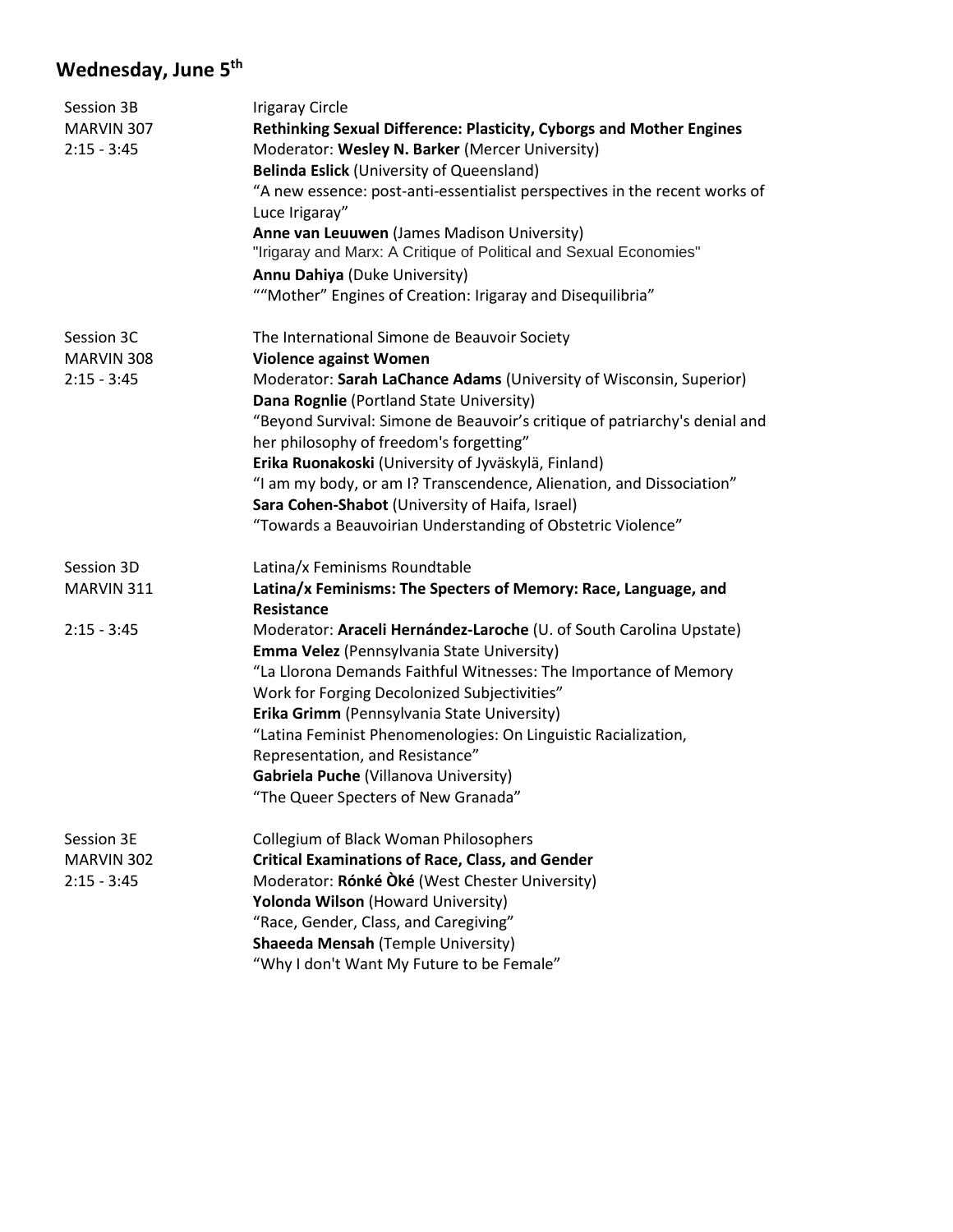| Session 3F                  |                                                                                                                               |
|-----------------------------|-------------------------------------------------------------------------------------------------------------------------------|
| MARVIN 405                  | The Weight of Physical and Social Pathologies: Feminist and Critical                                                          |
|                             | Readings of Beauvoir, Fanon, and Merleau-Ponty                                                                                |
| $2:15 - 3:45$               | Moderator: Megan V. Davis (George Washington University)                                                                      |
|                             | <b>Emily Douglas (McGill University)</b>                                                                                      |
|                             | "Phenomenologies of Debilitation: Fanon and Puar on Colonial War"                                                             |
|                             | Corinne Lajoie (Université de Montréal)                                                                                       |
|                             | "Sick: A Critical Phenomenology of Illness"                                                                                   |
| Session 4A                  | The International Simone de Beauvoir Society                                                                                  |
| MARVIN 310                  | Narcissism, Freedom and Self-transformation                                                                                   |
| $4:00 - 5:30$               | Moderator: Jane Flax (Howard University and American University<br>emeritus)                                                  |
|                             | Kate Kirkpatrick (King's College, London)                                                                                     |
|                             | "Between Narcissism and Devotion: Beauvoir, Mysticism, and Love"                                                              |
|                             | Filipa Melo Lopes (University of Michigan)                                                                                    |
|                             | "Cat Person and "The Narcissist""                                                                                             |
|                             | Margaret Simons (Southern Illinois U. Edwardsville)                                                                           |
|                             | "Beauvoir's Aha Moment and The Second Sex"                                                                                    |
| Session 4B                  | Nietzsche Society                                                                                                             |
| MARVIN 307                  | Nietzsche's Woman: Eurocentrism and Critique                                                                                  |
| $4:00 - 5:30$               | Moderator: Babette Babich (Fordham University)                                                                                |
|                             | Paul Stephan (University of Freiburg)                                                                                         |
|                             | "Frau or Weib?: Nietzsche's Female Doublette"                                                                                 |
|                             | Ellen Caroline Vieira de Paiva (Universidade Federal do Maranhão /                                                            |
|                             | Technische Universität Berlin)                                                                                                |
|                             | "Eurocentric Antinomy in Nietzsche's Ethnological Task"                                                                       |
|                             | Dong Yang (University of Georgia)                                                                                             |
|                             | "Methodologies towards the Liberation of Life: Nietzsche and His Critical<br>Project"                                         |
|                             |                                                                                                                               |
| Session 4C                  | Interdisciplinary Coalition of North American Phenomenologists                                                                |
| MARVIN 308<br>$4:00 - 5:30$ | <b>Phenomenological Recoveries of the Social</b>                                                                              |
|                             | Moderator: Andrew Van't Land (University of Kentucky)<br>Michael Mookie C. Manalili (Boston College)                          |
|                             |                                                                                                                               |
|                             | "Chaos of Com-Passion: Falque, Levinas, and Stein on Experiencing                                                             |
|                             | Another's Suffering"                                                                                                          |
|                             | Basil Vassilicos (Mary Immaculate College/ U. of Limerick)<br>"'Our lost shoes': Stein and Arendt on the closeness of groups" |
|                             |                                                                                                                               |
|                             | Dennis Skocz (Independent Scholar)<br>"Homeless at Home: A Curbside View of Immigration"                                      |
|                             |                                                                                                                               |